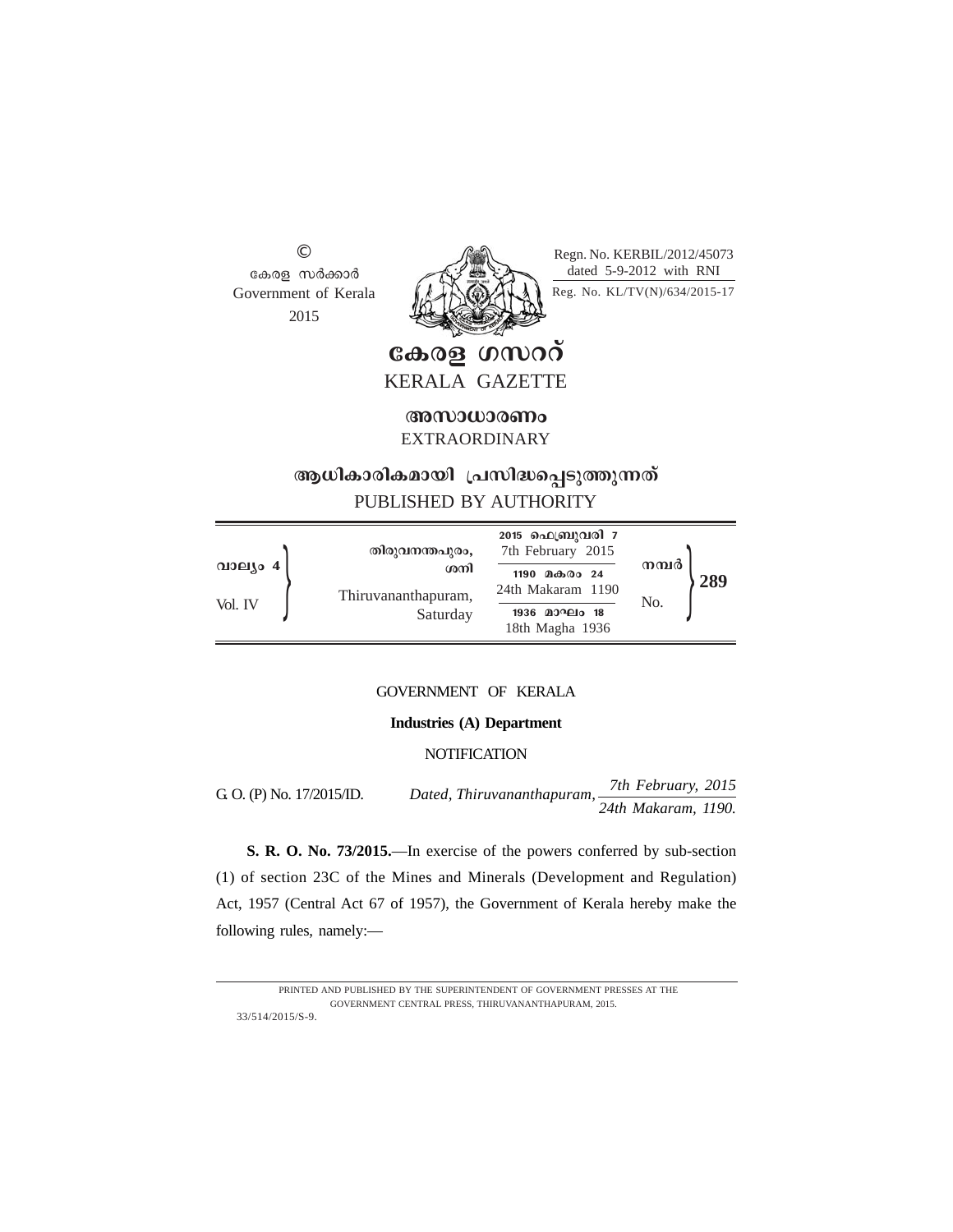#### CHAPTER I

#### PRELIMINARY

1. *Short title and commencement.*—(1) These rules may be called the Kerala Minerals (Prevention of Illegal Mining, Storage and Transportation) Rules, 2015.

(2) They shall come into force at once.

2. *Definitions.—*(1) In these rules, unless the context otherwise requires,—

(i) "Act" means the Mines and Minerals (Development and Regulation) Act, 1957;

(ii) "Authorised Officer" means District Geologists/Assistant Geologists of the District Offices of the Department of Mining and Geology within their respective area of jurisdiction or any other Officer, as may be authorised by the Government by notification in the Official Gazette, to exercise the powers and perform the functions under these rules;

(iii) "Carrier" means any vehicle, person, animal or other mode of transport used for transporting minerals from one place to another;

(iv) "Competent authority" means the Director of Mining and Geology, Government of Kerala;

(v) "Dealer" means any person carrying on the business of stocking and selling of minerals and/or their products and does not include persons carrying on the business of jewels;

(vi) "District Geologist" means Senior Geologist or Geologist attached to the district office of the Department of Mining and Geology;

(vii) "Form" means a form appended to these Rules;

(viii) "Illegal mining" means any mining operation undertaken by any person, firm, association or company in any area within the State without holding a prospecting licence, mining lease, quarrying lease or quarrying permit under the provisions contained in the Act or the rules made thereunder;"

(ix) "Licencee" means holder of a dealer's licence granted under these rules for the purpose of storing, trading and transporting of mineral or mineral products either in raw or processed form;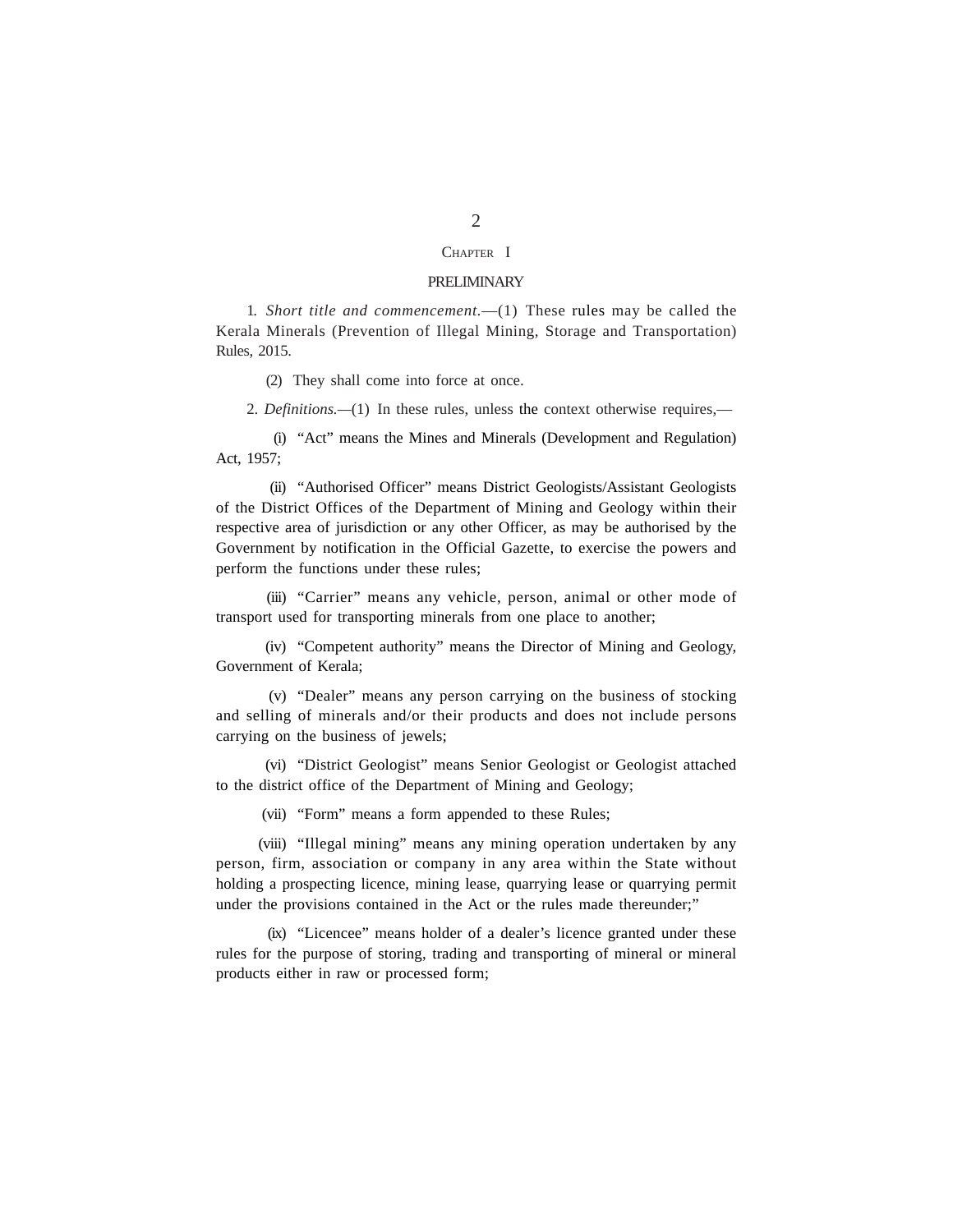(x) "Mineral products" mean minerals in any raw or processed form, dressed rocks, rock aggregates, chips, ballast, rock dust produced in granite metal crusher units, lime shell and/or any product prepared from minerals without involving any chemical change;

(xi) "Mineral Transit pass" means a transit pass issued by the authorised officer under these rules for transportation of minerals from one place to another;

(xii) "Movement Permit" means a permit granted under these rules to a lessee/prospecting licencee under Mineral Concession Rules, 1960 or Granite Conservation and Development Rules, 1999 or to a permit holder under Kerala Minor Mineral Concession Rules, 2015 for the purpose of undertaking mining operations and to remove minerals from the mine after payment of royalty to Government who is in possession of all statutory licenses/clearances for the working of a mine or to a mineral importer under rule 107 of Kerala Minor Mineral Concession Rules, 2015 or to a dealer under these rules for the purpose of transport of minerals";

(xiii) "Mining lease" means a lease granted for the purpose of undertaking mining operations for extraction of any mineral specified in the Schedules to the Mines and Minerals (Development and Regulation) Act, 1957 and the rules made thereunder;

(xiv) "Processing" means all physical processes such as pulverising and/ or grinding and/or powdering or washing of minerals in such a way that no chemical change takes place by this process;

(xv) "Producer" means any person carrying on the business of extraction and/or production or collection of minerals or mineral products in accordance with the provisions of the Act or Rules made thereunder and includes a person who has a Registered Metal Crusher Unit under the Kerala Minor Mineral Concession Rules, 2015 and a person who produces mineral for his own use and transports it or causes to transport it from the place of extraction;

(xvi) "Sales depot" means any place where the minerals or its products in any raw or processed form are stored and stocked for sale by a dealer;

(xvii) "Schedule" means a schedule appended to these rules;

(xviii) "Scientific Test" means any test conducted for geological and/or chemical analysis of minerals and rocks exclusively for academic and research purposes without any commercial motive.

(2) All other words and expressions used, but not defined in these rules shall have the same meanings as assigned to them in the Act or rules made thereunder.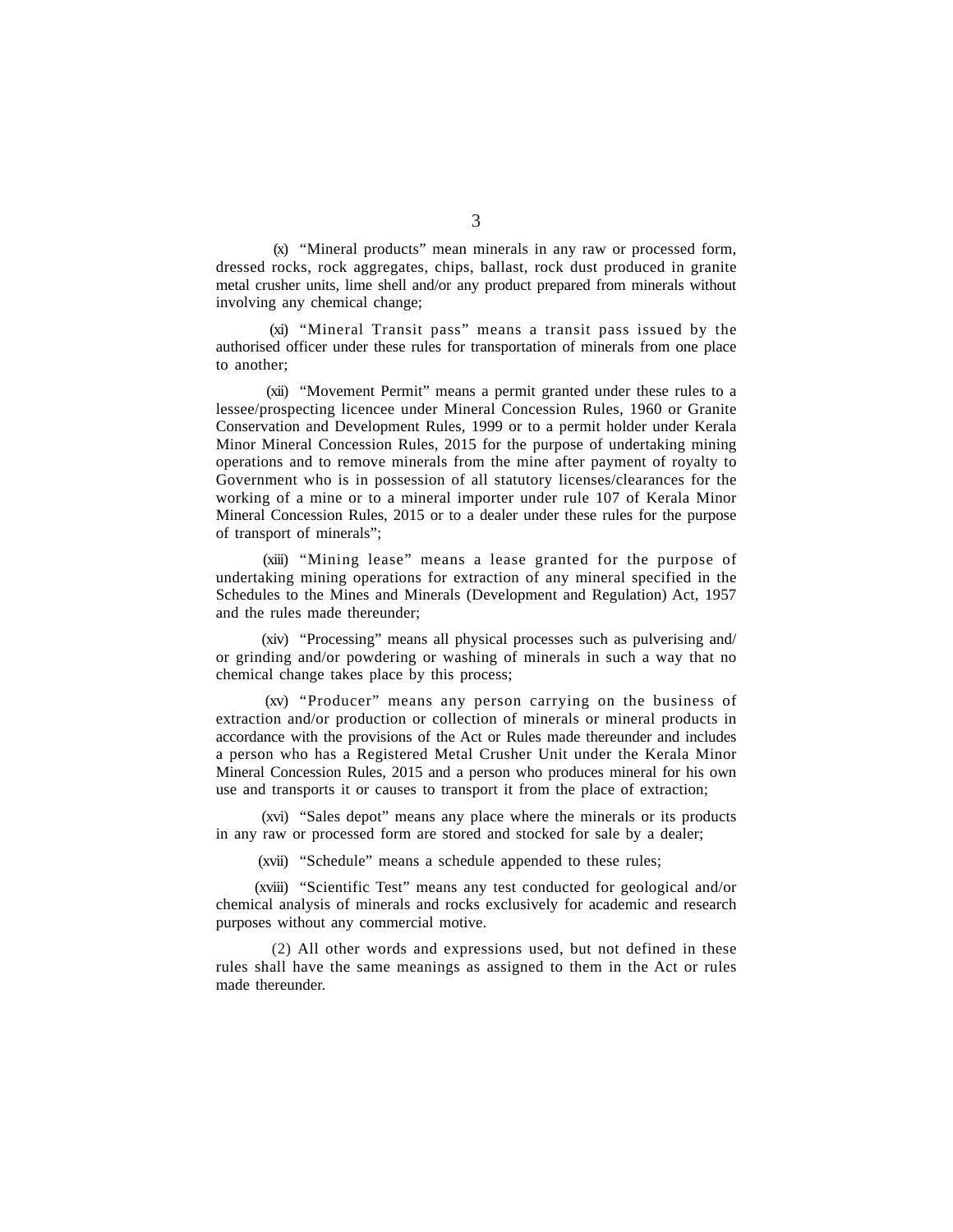#### CHAPTER II

#### STOCKING AND SELLING OF MINERALS

3. *Prohibition.*—(1) No person other than the lessee or holder of a quarrying permit or movement permit under the Kerala Minor Mineral Concession Rules, 2015 or Granite Conservation and Development Rules, 1999 or mining lease under Mineral Concession Rules, 1960 shall stock, sell or offer for sale for commercial purposes or trade any mineral or mineral products mentioned in schedule I of the Kerala Minor Mineral Concession Rules, 2015 or in Schedule II of the Mines and Minerals (Development and Regulation) Act, 1957, in the State without holding a dealer's licence under these rules.

(2) The holder of a quarrying permit or quarrying lease or mining lease in the State shall not stock for sale or offer for sale for commercial purposes or trade any mineral or mineral products outside the permitted area or lease area without holding a dealer's licence under these rules.

*Note 1*:*—*A lessee who obtained registration for the metal crusher unit owned by him/it under the provisions of the Kerala Minor Mineral Concession Rules, 2015 is exempted from obtaining a dealer's licence for stocking and selling of granite aggregates in the premises of a registered metal crusher unit.

*Note 2*:*—*A dealer of minerals listed in the Schedules appended to the Act who got registration from the Indian Bureau of Mines under rule 45 of the Mineral Conservation and Development Rules, 1988 shall also obtain dealer's license under these rules for stocking and selling of minerals.

(3) No person shall transport or cause to be transported any mineral or mineral products by any carrier without having a valid mineral transit pass under these rules.

(4) No person shall be granted dealer's licence in the State for stocking and selling of sand which comes under the purview of the Kerala Protection of River Banks and Regulation of Removal of Sand Act, 2001 (Act 18 of 2001) and ordinary earth.

4. *Exceptions*.—Nothing in these rules shall apply to the mining, transportation and storage of minerals for the purpose of scientific tests:

Provided that in such cases the competent authority or the authorised officer under these rules may, if necessary, issue mineral transit passes under these rules for transportation of minerals for the purpose.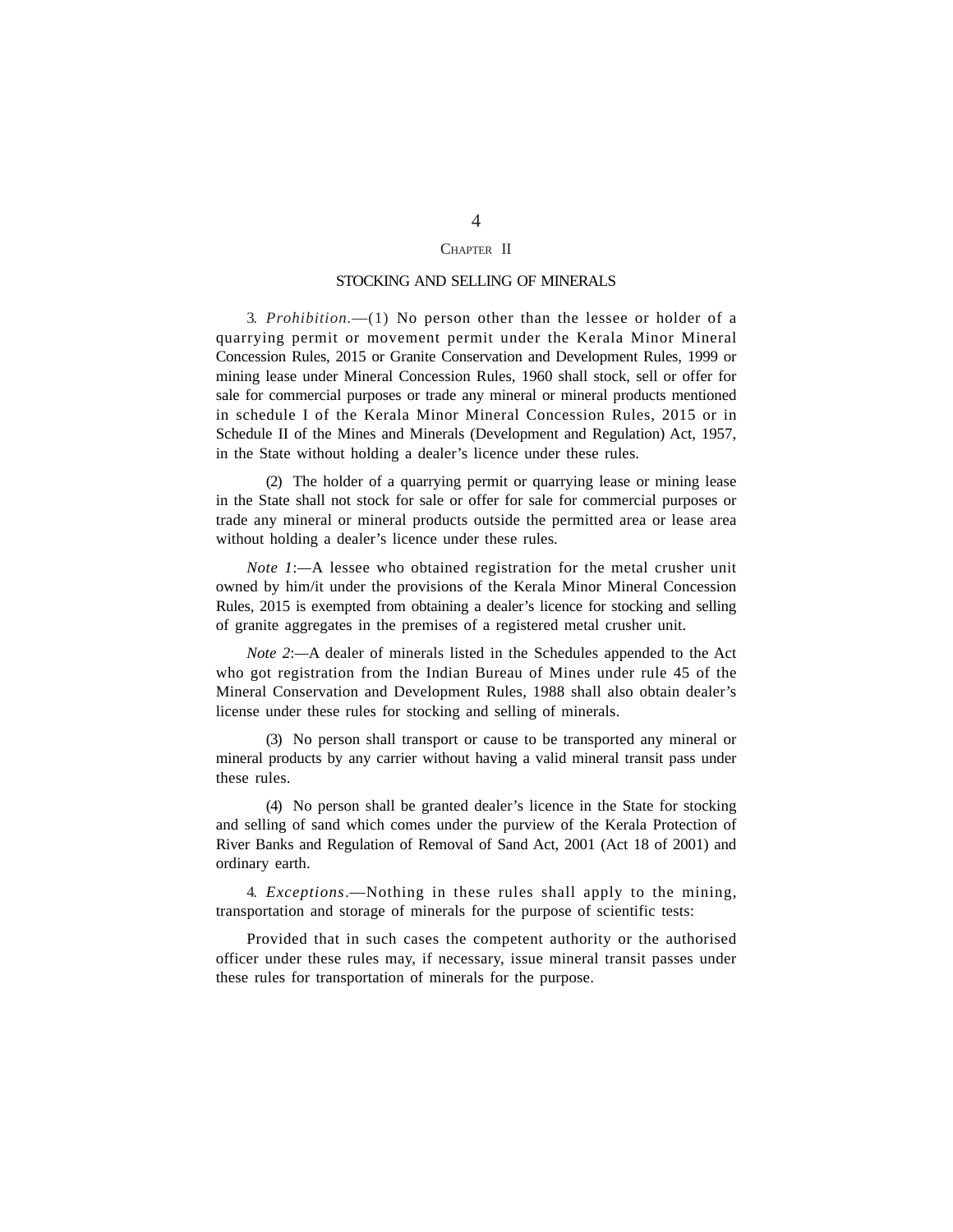#### CHAPTER III

# GRANT OR RENEWAL OF REGISTRATION TO A MINERAL SALES DEPOPT OR MINERAL VALUE ADDITION UNIT

5. *Registration to Sales Depot and Mineral Value Addition Unit.*—No sales depot or mineral value addition unit or mineral processing unit in the State shall operate without having registration under these rules from the Department of Mining and Geology. Every person who is having a sales depot or mineral value addition unit or mineral processing unit shall register it at the office of the District Geologist concerned:

Provided that a lessee who obtained registration to the metal crusher unit under the provisions of the Kerala Minor Mineral Concession Rules, 2015 shall be exempted from obtaining registration under these rules.

6. *Application for registration of mineral sales depot/mineral value addition unit/mineral processing unit.—*(1) An application for the grant or renewal of registration shall be made to the District Geologist concerned in Form A.

- (2) Every such application shall be accompanied by,—
	- (a) Treasury chalan receipt for rupees one thousand only towards registration fee remitted to the credit of the Department of Mining and Geology.
	- (b) Location map issued by the Village Officer concerned showing the exact location of the sales depot or value addition unit or processing unit (Survey No. and other details of the area used as sales depot or value addition unit or processing unit shall be noted in the map).
	- (c) Possession and Enjoyment Certificate of the property used by the applicant as sales depot or value addition unit issued by the Village Officer concerned.
	- (d) Consent letter from the owner of the property, if the property is not owned by the applicant, in stamped paper worth the value specified by the Government from time to time to the effect that he has no objection for using the property or building owned by him for the purpose of stocking and/or processing and trading the mineral and its products by the applicant.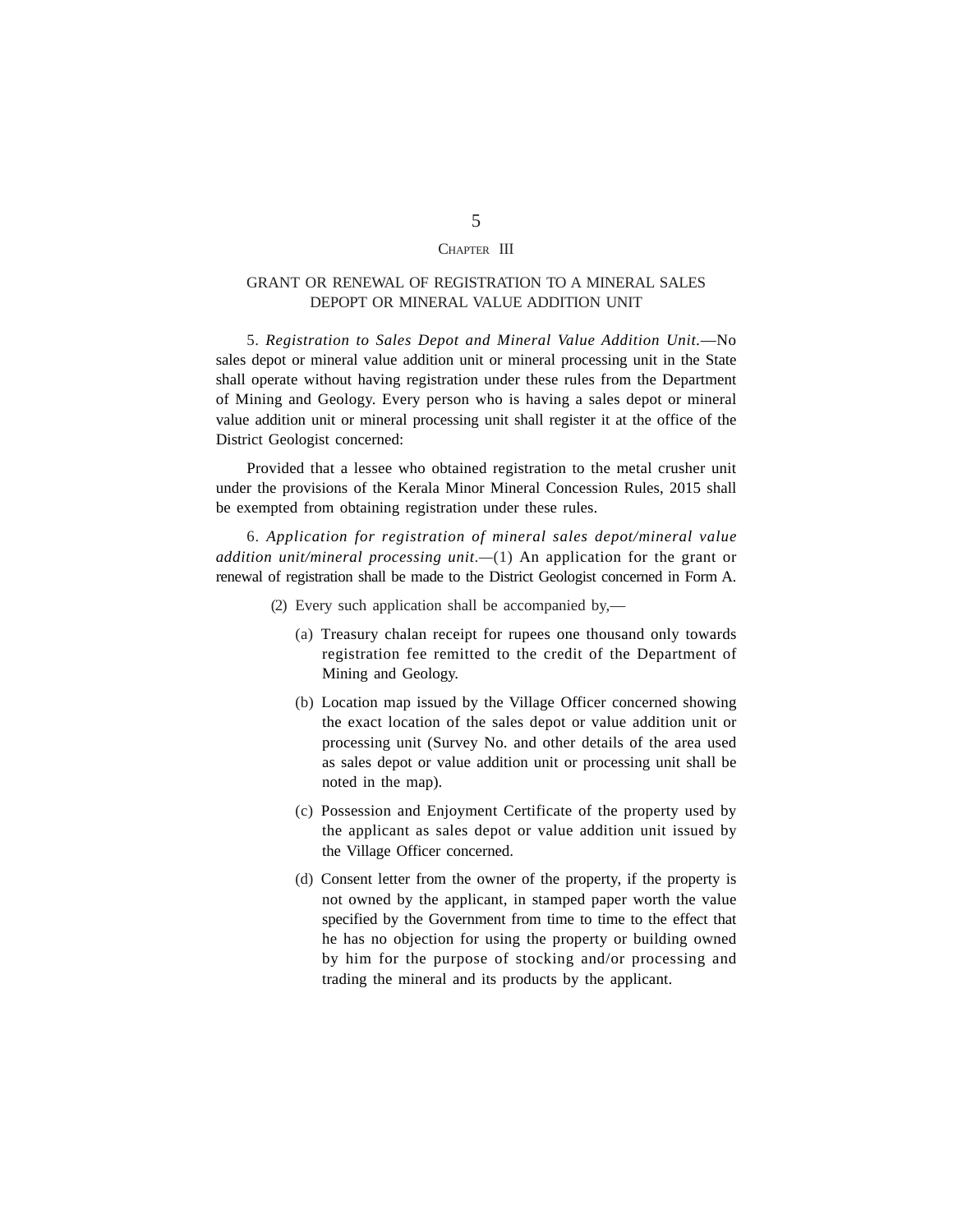7. *Officers authorised to receive application and its acknowledgement.—* The District Geologist or any other officer of the district office of the Department of Mining and Geology shall receive the application for registration and shall enter on it the date and time on which the application is received by him. Where an application for grant or renewal of registration is delivered personally, its receipt shall be acknowledged forthwith and where such application is received by post, its receipt shall be acknowledged within a period of seven days. The receipt of application for grant or renewal of licence shall be acknowledged in Form B.

8. *Register of application for registration.—*The register of application for grant or renewal of registration shall be maintained by the District Geologist of the district concerned in Form C.

9. *Grant or renewal of registration.*—(1) The District Geologist after making such enquiries, as he may deem fit, may grant or renew the registration and shall issue such registration in Form D or refuse to grant or renew the registration.

(2) The registration is valid for a period of five years from the date of grant/renewal unless it is rescinded by the District Geologist concerned.

(3) Applications for renewal of registration shall be made to the District Geologist of the district concerned at least one month before the date of expiry of the period of registration.

(4) The Local Self Government Institutions concerned shall not grant licence to a sales depot or mineral value addition unit or mineral processing unit unless it has got registration from the Department of Mining and Geology.

#### CHAPTER IV

## GRANT OR RENEWAL OF DEALER'S LICENCE

10. *Application for grant or renewal of a dealer's licence.—*(1) An application for grant or renewal of a licence for storing and trading of mineral by a dealer under these rules shall be made to the District Geologist concerned in Form E and he shall receive the application and enter on it the date and time on which it is received by him. Where an application for grant or renewal of dealer's licence is delivered personally its receipt shall be acknowledged forthwith and where such application is received by post, it shall be acknowledged within a period of seven days. The receipt of application for grant or renewal of dealer's licence shall be acknowledged in Form B.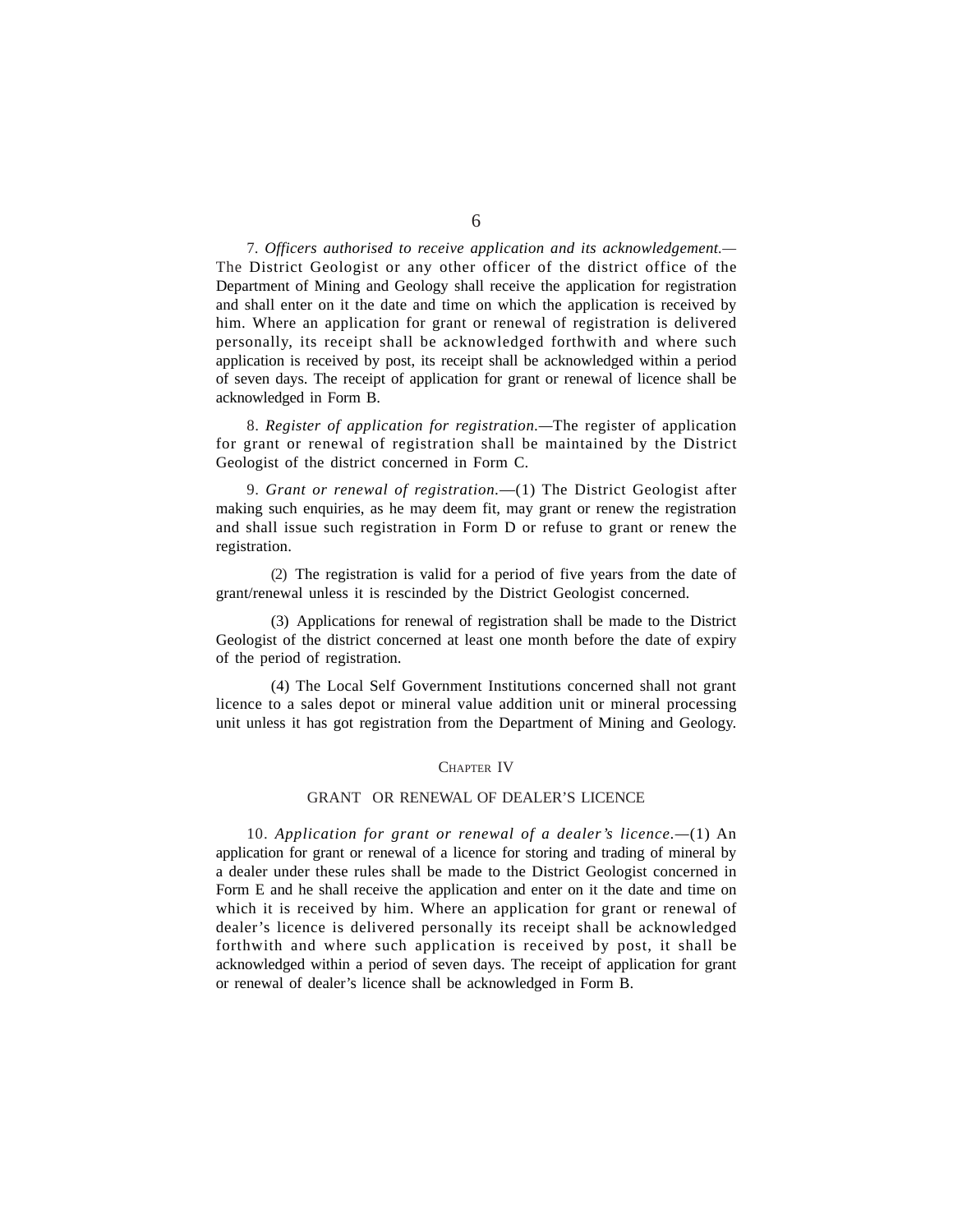(2) A producer except an owner of a Registered Metal Crusher Unit under these rules who stores and conducts trading of minerals outside the permit or lease area shall also apply for a dealer's licence;

- (3) Every application for a dealer's licence shall be accompanied by,—
	- (a) a true copy of the registration certificate of the sales depot or mineral value addition unit or mineral processing unit, as the case may be;
	- (b) a treasury chalan receipt for rupees five hundred towards application fee remitted to the credit of the Department of Mining and Geology;
	- (c) attested copy of the location map issued by the Village Officer concerned showing the exact location of the stockyard or sales depot or processing unit and sales depot (Survey No. and other details of the area proposed to be used as Stockyard/sales depot/processing unit shall be noted in the map);
	- (d) the Possession and Enjoyment Certificate of the property proposed to be used by the applicant as sales depot or mineral value addition unit issued by the Village Officer concerned;
	- (e) a letter of consent from the owner of the property, if the property is not owned by the applicant, in stamped paper worth the value prescribed by the Government from time to time to the effect that the owner has no objection for storing and/or processing and trading the mineral or its products by the applicant in his property.

11. *Register of application for licence.—*The register of application for grant or renewal of a licence shall be maintained by the District Geologist concerned in Form F.

12. *Application for Renewal of Licence.—*Applications for renewal of a licence shall be made to the District Geologist concerned at least one month before the date of its expiry:

Provided that the District Geologist may condone the delay in submission of application for renewal of licence after the time limit prescribed, if the applicant satisfies the District Geologist that he has sufficient cause for not filing the application for renewal in time and in such cases the applicant shall remit a late fee of two hundred rupees for each completed month: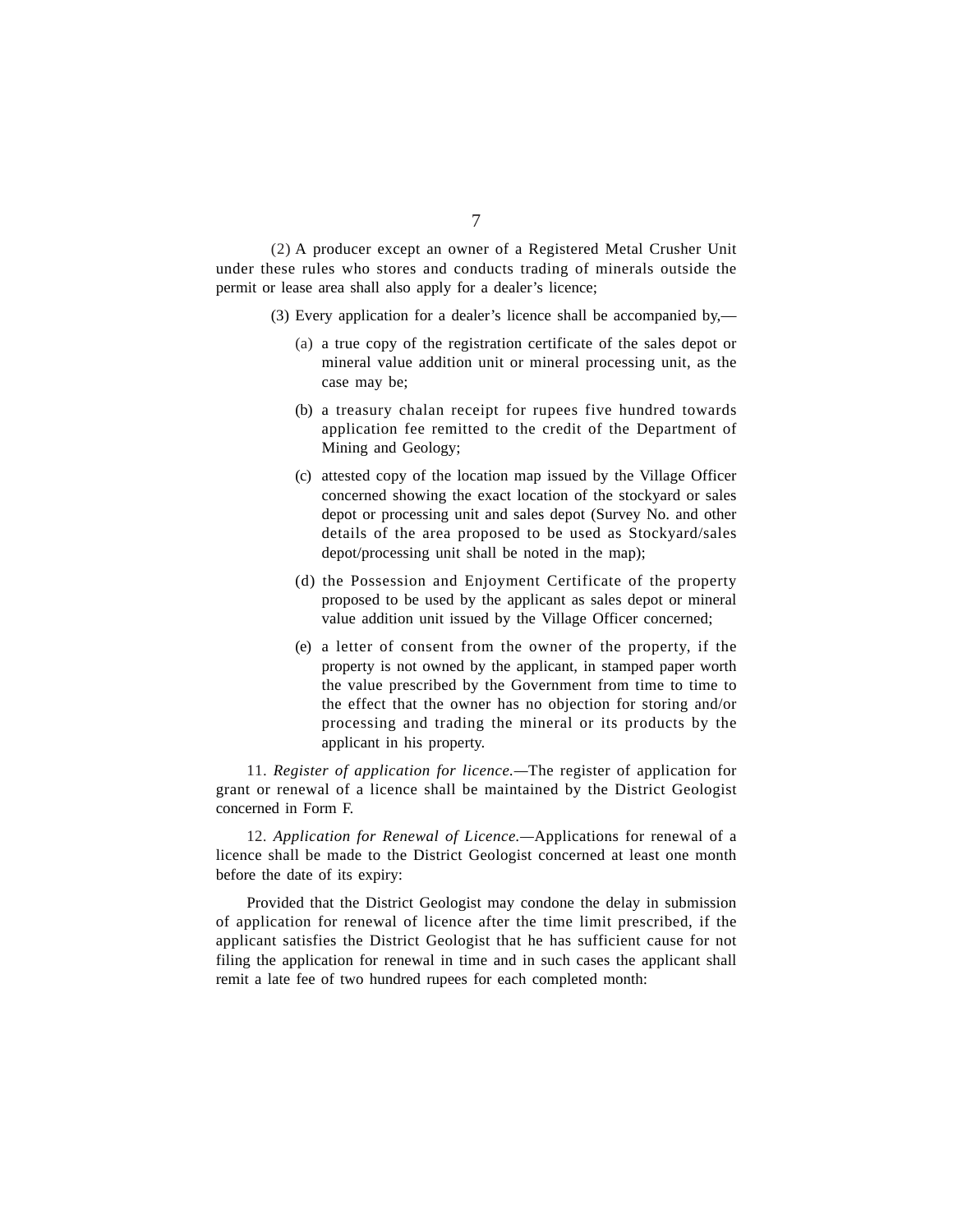Provided further that if a dealer wishes to stock and sell additional quantity of mineral than the licensed quantity before the date of expiry of licence, the dealer shall request the District Geologist for permission to stock and sell 500 metric tonnes of the mineral or multiples of it and the District Geologist may grant permission for the same by realising license fee at the same rate stipulated in Schedule I of these rules and while doing so he shall make necessary entries in this regard in the dealer's licence concerned.

13. *Disposal of application for grant or renewal of a licence.—*(1) The District Geologist after making such enquiries, as he may deem fit, may grant or renew the licence and shall issue such licence in Form G or refuse to grant or renew the licence:

Provided that the District Geologist shall not refuse to grant or renew a licence without giving an opportunity of being heard to the applicant and without recording the reasons for refusal and communicating the same in writing to the applicant.

(2) No application for grant or renewal of a licence submitted under rule 10 shall be refused only on the ground that Form E is not complete in all respects or is not accompanied by the documents referred to in rule 10.

(3) Where it appears that the application is not complete in all respects or is not accompanied by the documents mentioned in rule 10, the District Geologist shall, by notice, inform the applicant to supply the omission or, furnish the documents without delay, as the case may be, and in any case not later than thirty days from the date of receipt of the said notice by the applicant.

(4) The District Geologist shall not grant or renew a licence to a person, who is convicted of any offence under the Act or rules made thereunder.

(5) In granting or refusing a dealer's licence under these rules the District Geologist shall take into consideration the following matters, namely:—

(i) the location of the stockyard/sales depot/processing unit;

(ii) the number of licensed dealers selling the mineral in the area;

(iii) availability of the mineral of the kind required for sale;

(iv) general demand for the mineral;

(6) An application for the grant or renewal of a dealer's licence shall be disposed of within three months from the date of its receipt.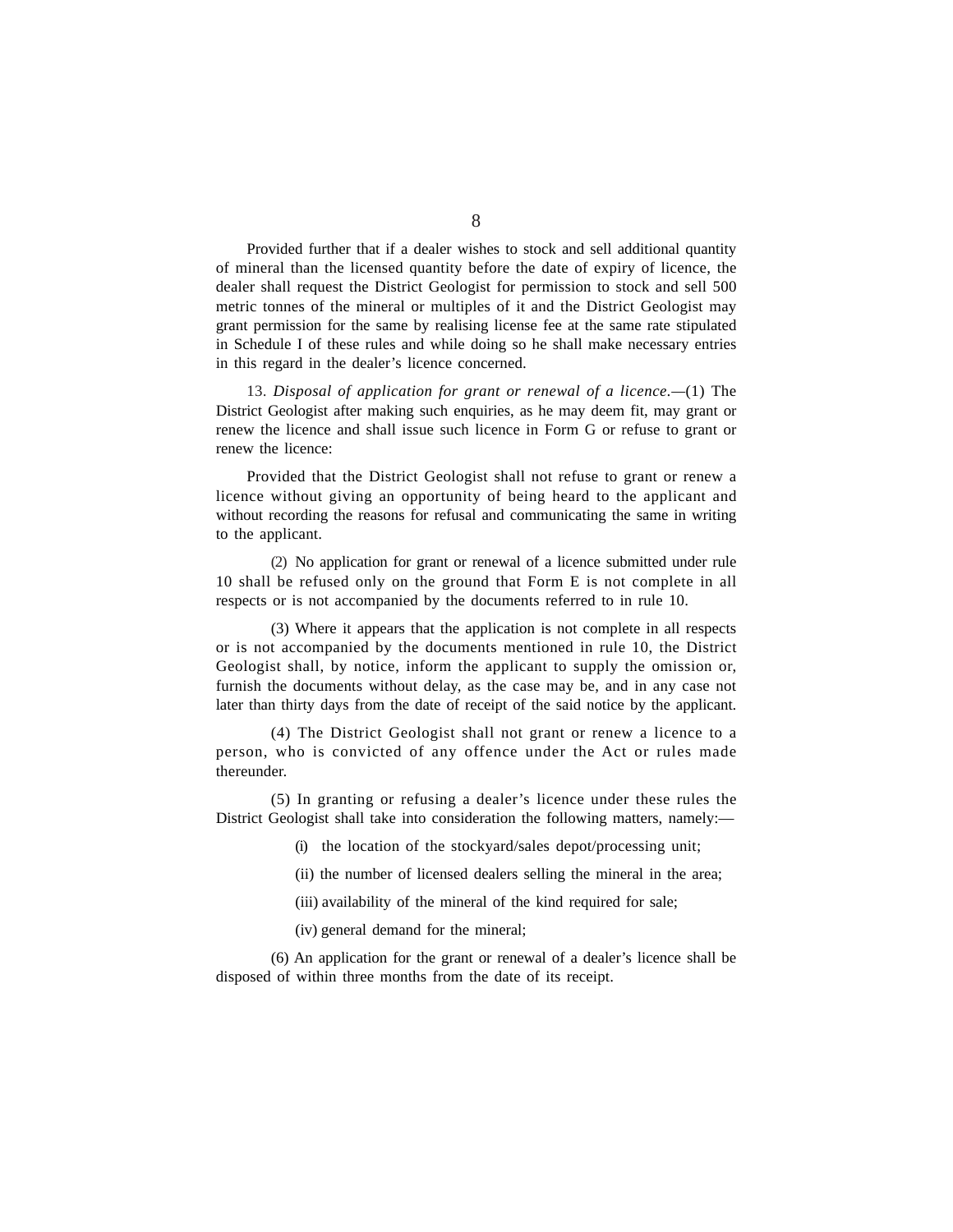(7) The details of licences granted shall be maintained by the District Geologist in a register in Form H.

14. *(a) Fee for licence.—*Each licencee shall pay an annual licence fee at the rates prescribed as shown in the Schedule I of these rules to the credit of the Department of Mining and Geology.

*(b) Refund of fee.*—Any applicant for a dealer's licence or any licencee shall not be eligible for refund of any of the amount paid by way of application fee and licence fee.

15. *Period for which licence may be granted or renewed.—*The period of a dealer's licence shall be for a period of one year from the date of grant unless it is rescinded by the District Geologist.

16. *Display of licence*.—Every dealer shall display the licence granted to him in a prominent place at the sales depot or office attached with it, open to the public.

17. *Maintenance of records and production of the same for inspection.—*A dealer shall maintain in Form I a record of all purchases and sales effected by him showing the particulars of the source and quantity of purchase of the mineral and of the person to whom sold and a stock register in Form J and such other records, if any, as the District Geologist or the officer authorised by him may specify and such records shall be open to inspection by the District Geologist or any other officer authorised by him.

18. *Furnishing of statement of accounts by a dealer.—*Every dealer shall after the close of each month submit to the District Geologist a statement in Form K showing the particulars of total purchase, production, if any, and sale of mineral or processed mineral effected by the dealer during the month.

19. *Loss of Licence.—*If the District Geologist is convinced that the original licence is damaged, defaced or irrecoverably lost, a duplicate copy of the dealer's licence shall be issued to the dealer on payment of two hundred rupees. The licence so issued shall be signed and stamped with the word "DUPLICATE" by the District Geologist.

20. *Cancellation of licence.—*If a dealer fails to comply with any of the conditions of the licence or any of the provisions of the Act, rules or orders in this regard, the District Geologist may by an order in writing rescind the licence issued under these rules. No such licence shall be rescinded without giving the dealer concerned, an opportunity of being heard.

33/514/2015/S-9.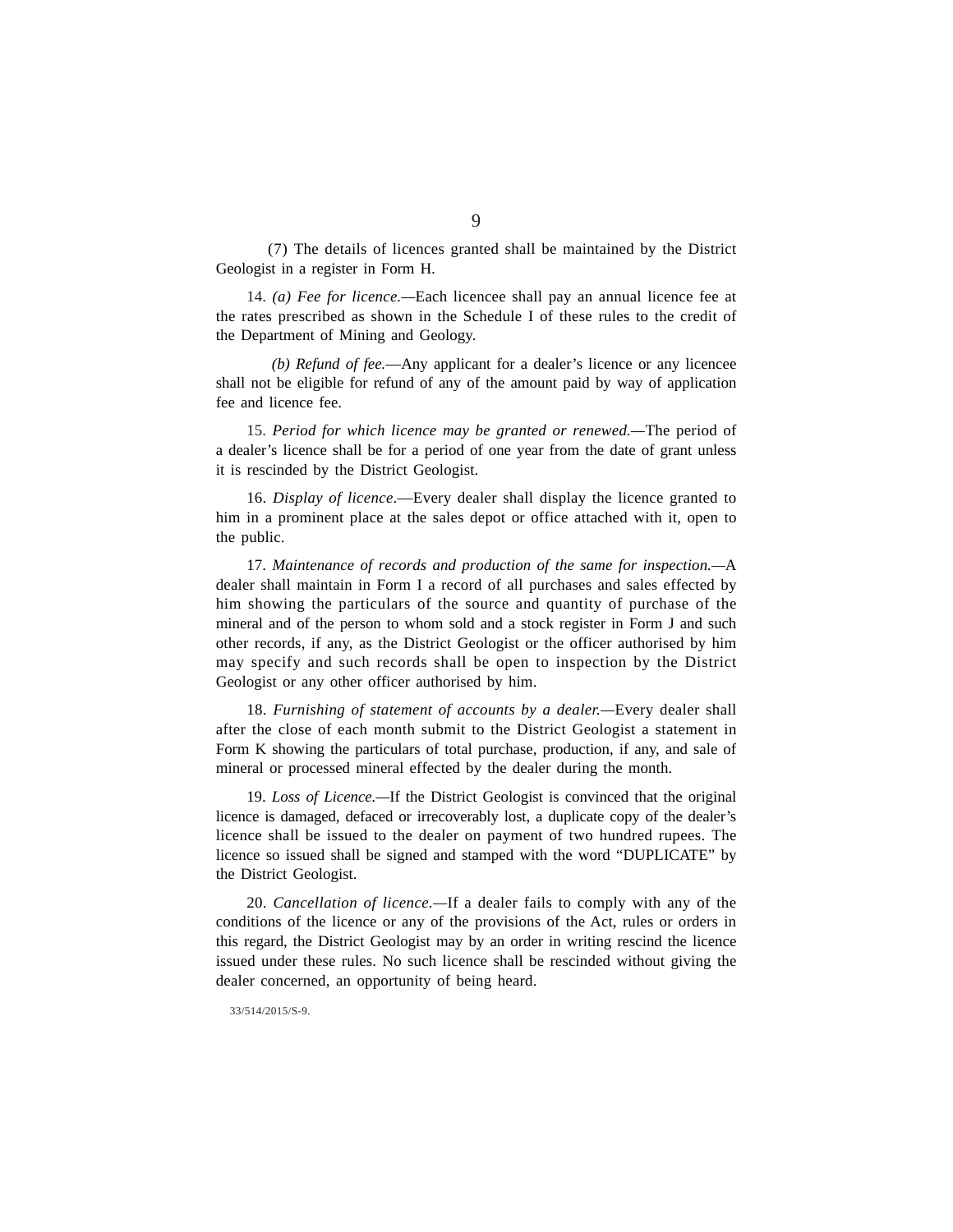21. *Checking of unauthorised dealing in minerals.—*Any dealer, who is in possession of any mineral or its products for sale shall, if required, produce sufficient proof to the competent authority or District Geologist or to any other officer authorised in this behalf to the effect that the mineral had been purchased from any duly authorised producer. If that person fails to produce sufficient evidence to that effect, the District Geologist or such authorised officer may recover the mineral or the cost of the mineral so possessed by him. In the cases of recovery of minerals, any authority under clause (ii) or (iv) of rule 2 may sell the minerals by public auction.

22. *Inspection and verification of stock held by the dealers.—*Every dealer under these rules shall allow the competent authority or District Geologist or any authorised officer under these rules to enter with or without notice any premises where minerals are stocked/processed and stocked and to inspect, check and verify the stock therein.

23. *Checking of accounts of the producer and dealer.—*Every producer or dealer under the Act or the rules made thereunder shall afford the competent authority or District Geologist or any authorised officer under these rules all facilities for checking of the accounts and verifying the stock of minerals or processed minerals, as the case may be, and shall furnish fully and correctly any information in his possession. In such cases if the authorised officer has reason to believe that the person has stored or sold minerals in violation of the provisions of the Act and the rules made thereunder such officer may proceed against the person under sub-section (1) of section 21 of the Act.

24. *Powers of the Competent Authority or Authorised Officer.—*In the case of breach of any conditions prescribed in the licence by the dealer, the Competent Authority or authorised officer shall give a notice in writing to the dealer requiring him to show cause why action should not be taken against him for the violation of the Act or rules made thereunder. If within thirty days from the date of receipt of said notice the dealer fails to show cause and/or to satisfy the conditions in the licence within such period, the Competent Authority or authorised officer without prejudice to any other action may cancel the licence:

Provided that no such action shall be taken without giving an opportunity of being heard to the dealer.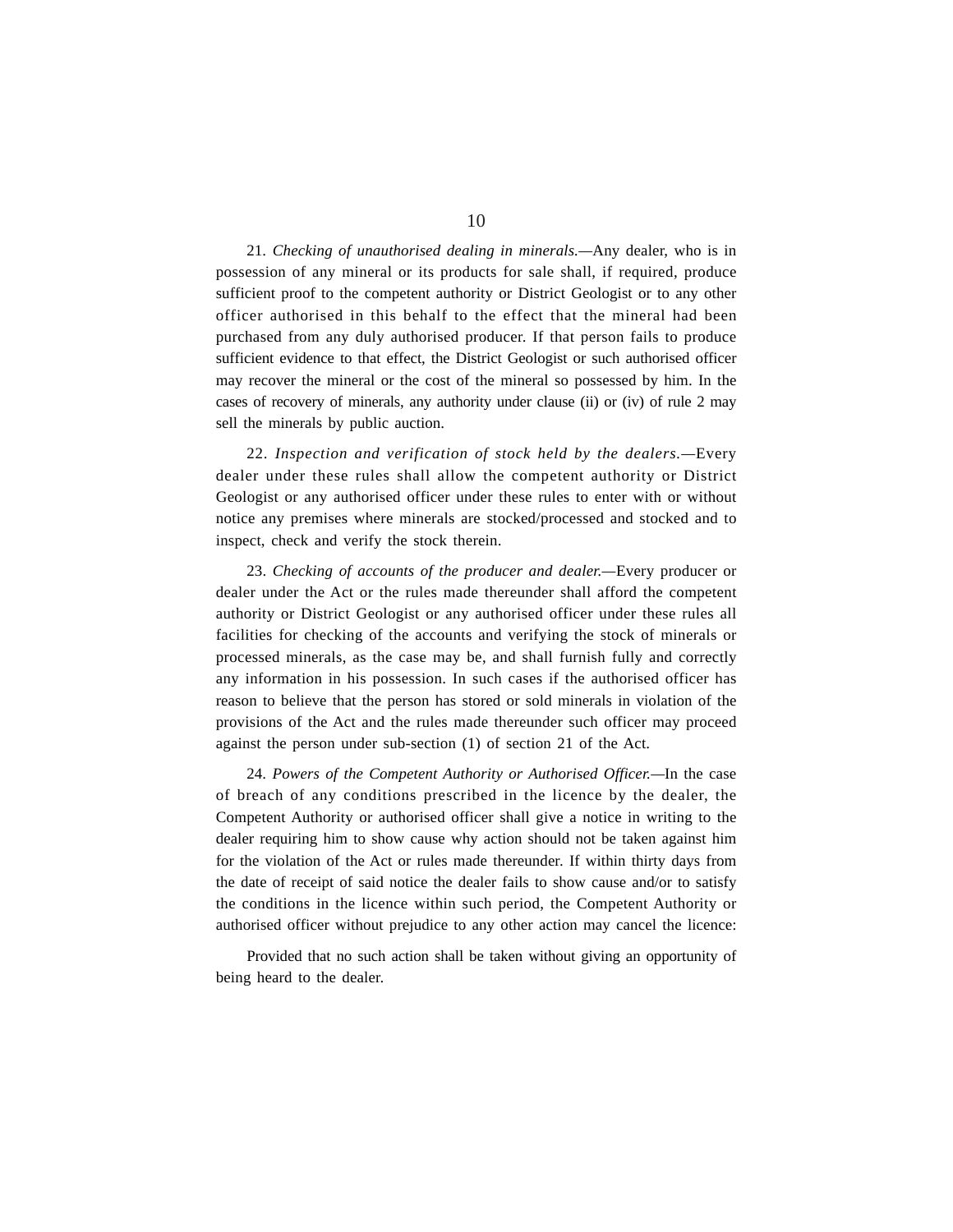## CHAPTER V

#### TRANSPORTATION OF MINERALS AND ITS PRODUCTS

25. *Prevention of unauthorized transportation of minerals.—*(1) Every producer or dealer of mineral or its products under these rules shall give valid mineral transit passes in Form  $O(A)$  or  $O(B)$ , as the case may be, to every purchaser or person in-charge of the carrier transporting the mineral from any mine or sale depot or mineral value addition unit or mineral processing unit in the manner stipulated in Rule 26.

(2) A holder of dealer's licence under these rules or mining lease/ quarrying lease/prospecting license under Mineral Concession Rules, 1960/ Granite Conservation and Development Rules, 1999 or quarrying permit under Kerala Minor Mineral Concession Rules, 2015/special mineral concession under Rule 14, 104, 105, 106 or 107 of Kerala Minor Mineral Concession Rules, 2015 shall apply to the District Geologist in Form L and in Form N for obtaining movement permit in Form M and mineral transit passes in Form O (A) respectively for the purpose of selling and transporting of minerals from the sales depot or mineral value addition unit or place of extraction. A lessee who holds movement permit under Kerala Minor Mineral Concession Rules, 2015 shall apply to District Geologist in Form N and obtain mineral transit passes in Form O (A) for the purpose of selling and transporting of minerals from the place of extraction or mineral value addition unit:

Provided that in cases where a lessee desires to transport minerals from the place of extraction to his own mineral value addition unit for the purpose of processing and for subsequent sale of value added product, he shall be eligible to obtain mineral transit passes in Form O (B) also.

26. *Preparation and issue of Mineral Transit Passes.—*(1) Every dealer or producer under these rules, before he sells or transports or causes to transport minerals shall obtain mineral transit passes in Form O (A) of these rules with the name seal and signature of the authorised officer concerned in the original of such passes and while he sells or transports or causes to transport minerals shall prepare the pass in duplicate and give the original of it to every purchaser or driver or person in charge of any carrier used in carrying the minerals.

(2) In cases where the lessee desires to transport minerals to the value addition unit from the place of extraction for the purpose of processing, he shall obtain mineral transit passes in Form O (B) of these rules with name seal and signature of the authorised officer concerned in the original of such passes and prepare and issue such pass in the manner described above while transporting or causing to transport minerals to the value addition unit.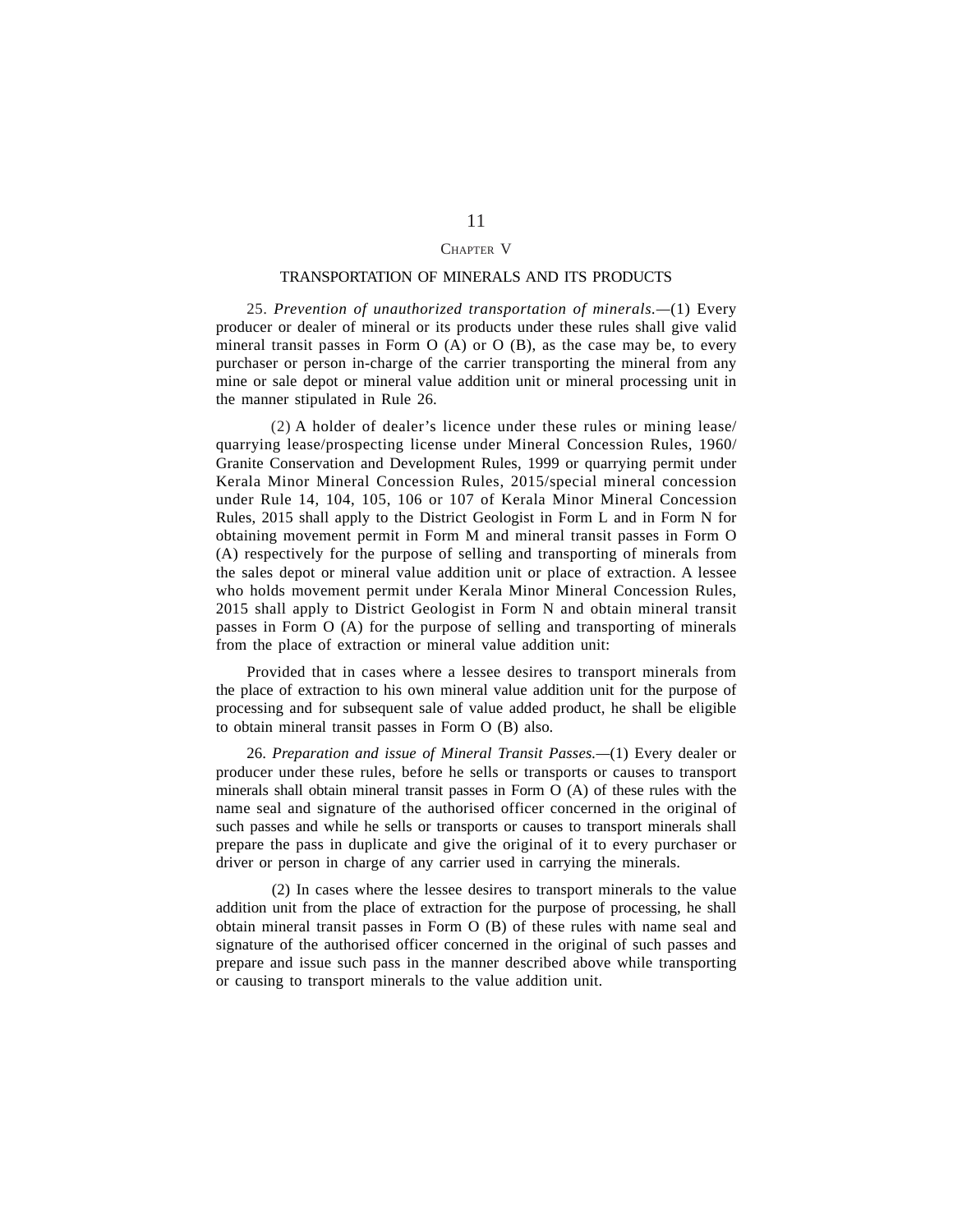(3) The purchaser or driver or person in charge of the carrier, as the case may be, shall produce the valid mineral transit pass at the time of inspection and verification as required by the competent authority or authorised officer in this behalf.

(4) Any consignment of minerals without a valid mineral transit pass shall be considered as illicit and the competent authority or authorised officer may recover the mineral from the person and also seize the receptacles in which the same is found and the carrier used in carrying the same. The date and time on each pass shall be entered both in words and figures by the dealer or producer at the time of despatch of the consignment.

(5) The owner or driver or the person in charge of any carrier shall cause it to stop and to remain stationary so long as it is so ordered by any officer of the Department of Mining and Geology or Police or any other person duly authorised by the Government or competent authority in this behalf for the purpose of making any recovery or to prefer complaints in courts under the Act or these rules.

(6) The Government may require online submission of application for online generation of mineral transit pass (ePass), the permit holder/lessee/dealer/ owner of the Registered Metal Crusher Unit can generate ePass in Form O (C) or O (D) instead of passes in Form O (A) or O (B) respectively, at the despatch point through the official website of the Department of Mining and Geology of Government of Kerala. The procedure to be followed for online submission of app1ication and generation of ePasses shall be as specified by the Government. While issuing ePass the consignor shall give consignee's copy to the purchaser or driver of the vehicle, as the case may be, and shall retain the consignor's copy. In the case of ePass the rules with respect to transportation of minerals shall also apply wherever applicable.

#### CHAPTER VI

#### APPEAL

27. *Form of appeal.—*(1) (a) Any person aggrieved by any order made by the competent authority or authorised officer under these rules, as the case may be, may within two months from the date of receipt of the order to him, prefer an appeal in Form P to the Appellate Authority appointed by the Government in this behalf by notification in the Gazette.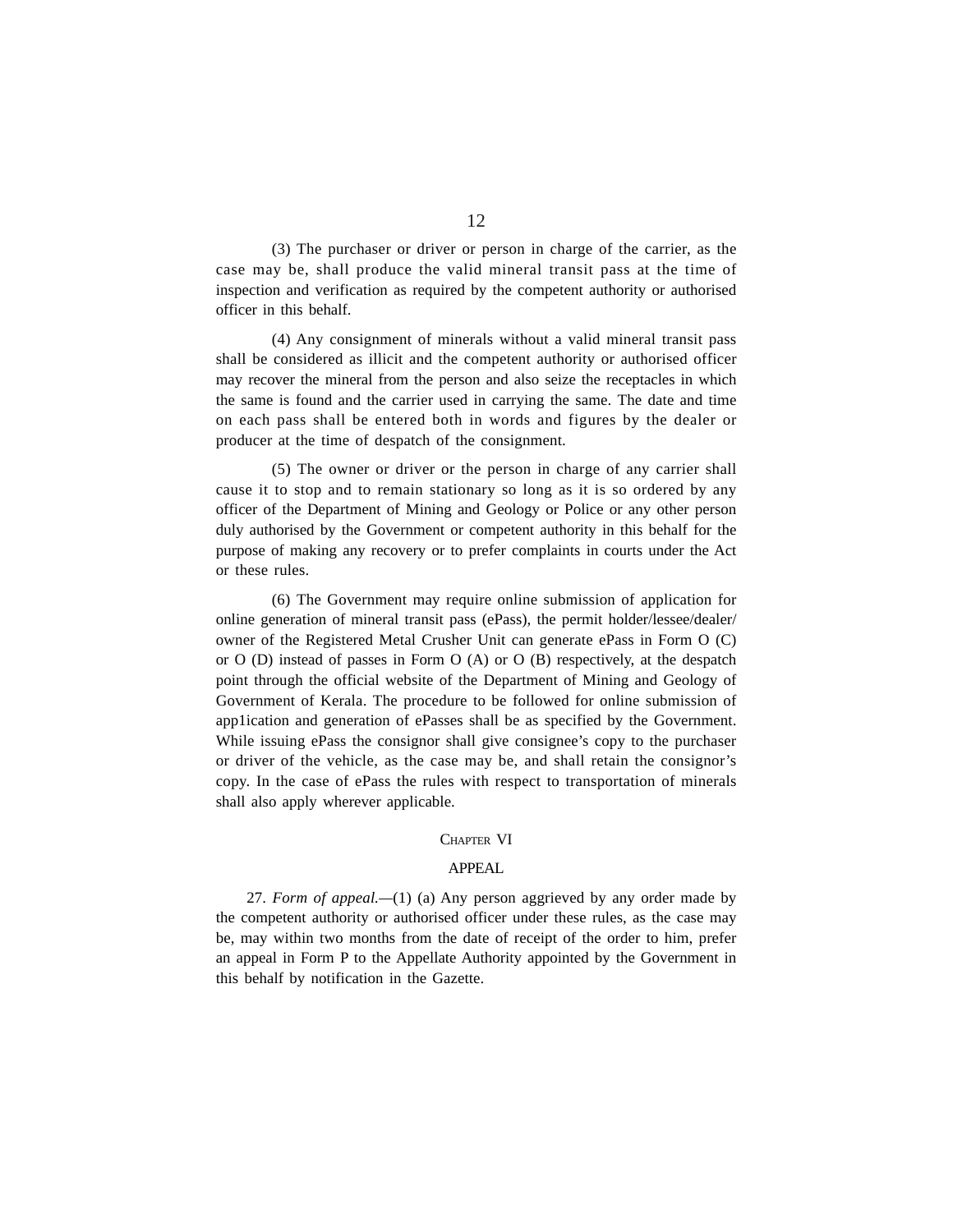(b) Any person aggrieved by an order of the Appellate Authority under clause (a) may, within one month from the date of receipt of such order to him, prefer a second appeal in Form P to the Final Appellate Authority appointed by the Government in this behalf by notification in the Gazette:

Provided that any such appeal, under clause (a) or clause (b), may be entertained after the period specified therein if the appellant satisfies the Appellate Authority or Final Appellate Authority, as the case may be, that he had sufficient cause for not making the appeal in time.

(c) Every appeal memorandum, under clause (a) and clause (b) shall be accompanied by the treasury receipt showing that a fee of five hundred rupees has been remitted in the Government Treasury to the credit of the Government under the remittance head of the Department of Mining and Geology.

(2) In every appeal memorandum under (1) the authority against whose order the appeal is preferred shall be impleaded as a party.

(3) Along with the appeal memorandum under (1) the appellant shall submit as many copies thereof as there are parties impleaded under sub-rule (2).

(4) On receipt of the appeal memorandum and the copies thereof the Appellate Authority or the Final Appellate Authority, as the case may be, shall send a copy of the appeal memorandum to each of the parties impleaded under (2) specifying a date on or before which he may make his representations, if any, against the appeal.

28. *Orders on appeal.—*(1) Where an appeal is made under clause (a) or clause (b) of sub-rule (1) of Rule 27, the Appellate Authority or the Final Appellate authority, as the case may be, may confirm, modify or set aside the order appealed against or pass such other order in relation thereto as it may deem just and proper. The order passed by the Final Appellate Authority shall be final and binding on the parties.

(2) No order shall be passed in appeal, against any person affected unless he has been given a reasonable opportunity of being heard.

(3) Pending the disposal of an appeal or second appeal the appellate authority/second appellate authority may stay the execution of the order appealed against.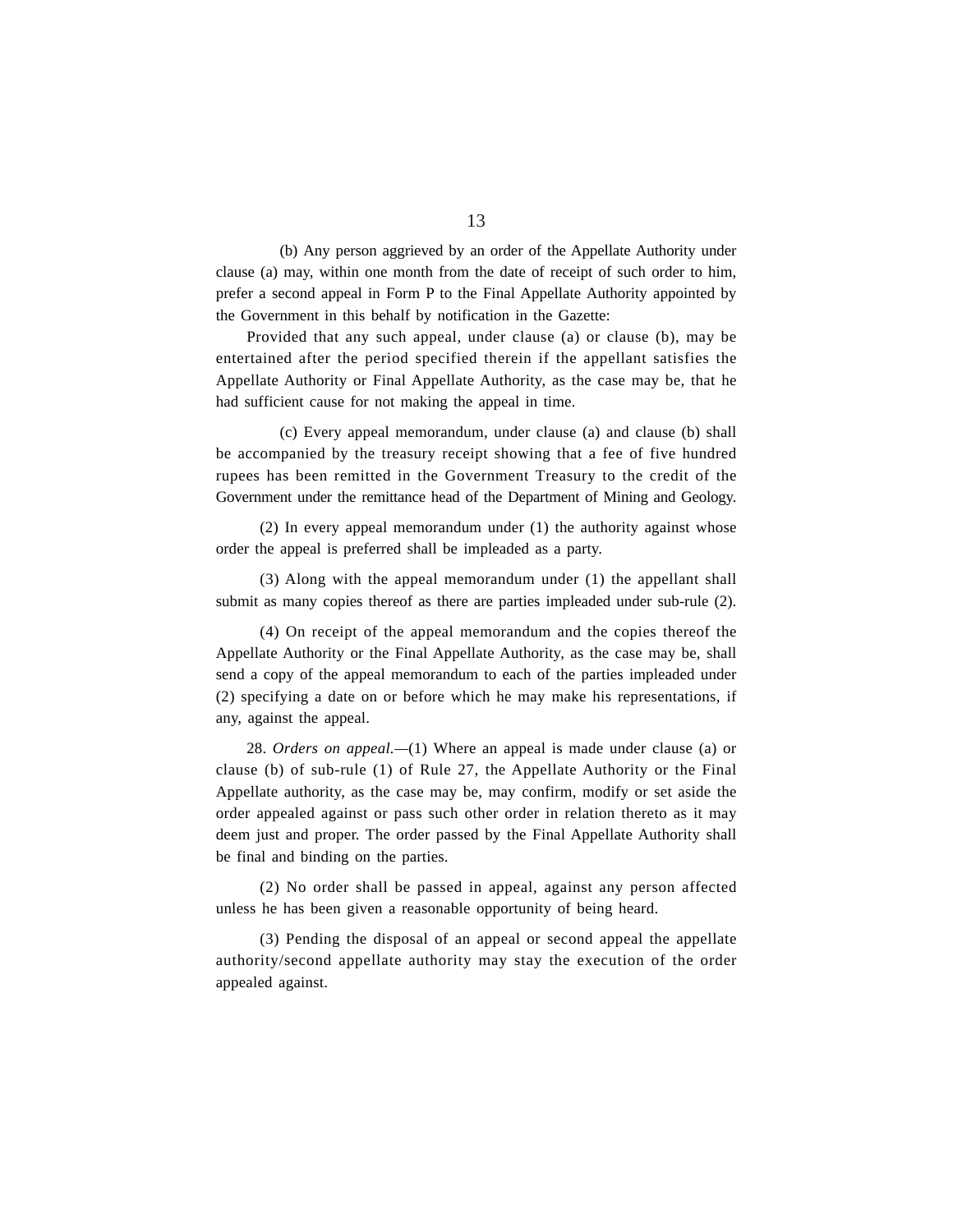#### CHAPTER VII

# PENALTY FOR UNAUTHORISED TRANSPORTATION OR STORAGE OF MINERALS AND ITS PRODUCTS

29. *Penalty.—*Whoever contravenes the provisions of these rules shall be punishable with the penalty provided for in sub-section (2) of section 21 of the Act.

30. *Cognizance of offences.—*No court shall take cognizance of any offence punishable under these rules except upon complaint in writing made by a person authorised under section 22 of the Mines and Minerals (Development and Regulation) Act, 1957 or clause (ii) of Rule 2 of these rules, by the State Government or the competent authority.

31. *Issue of receipt for the seizure of illegally transported mineral.—*Any person authorised under section 22 of the Mines and Minerals (Development and Regulation) Act, 1957 or clause (ii) of Rule 2 of these rules who seizes illegally transported or stored mineral or its products along with tools, equipments or carrier shall give receipt of the same in Form Q of these rules to the person from whose possession such things are so seized.

32. *Compounding of offences.—*(1) Any offence punishable under these rules may, either before or after the institution of the prosecution, be compounded by the person authorised under section 22 of the Mines and Minerals (Development and Regulation) Act, 1957 or clause (ii) of Rule 2 of these rules to make a complaint to the court with respect to that offence, on payment to that person, for credit to the Government, of such sum as that person may specify:

Provided that in the case of an offence punishable with fine only, no such sum shall exceed the maximum amount of fine which may be imposed for that offence.

(2) Where an offence is compounded under sub-section (1) no proceeding or further proceeding, as the case may be, shall be taken against the offender in respect of the offence so compounded, and the offender, if in custody, shall be released forthwith.

33. *Police Officers and Officers of Department of Land Revenue to render assistance to authorities under these rules.—*The Police Officers and Officers of the Department of Land Revenue shall render necessary assistance to the Competent Authority or the authorized officer in the exercise of his powers under these rules in the matter of prevention of illegal mining, stocking and transportation of minerals.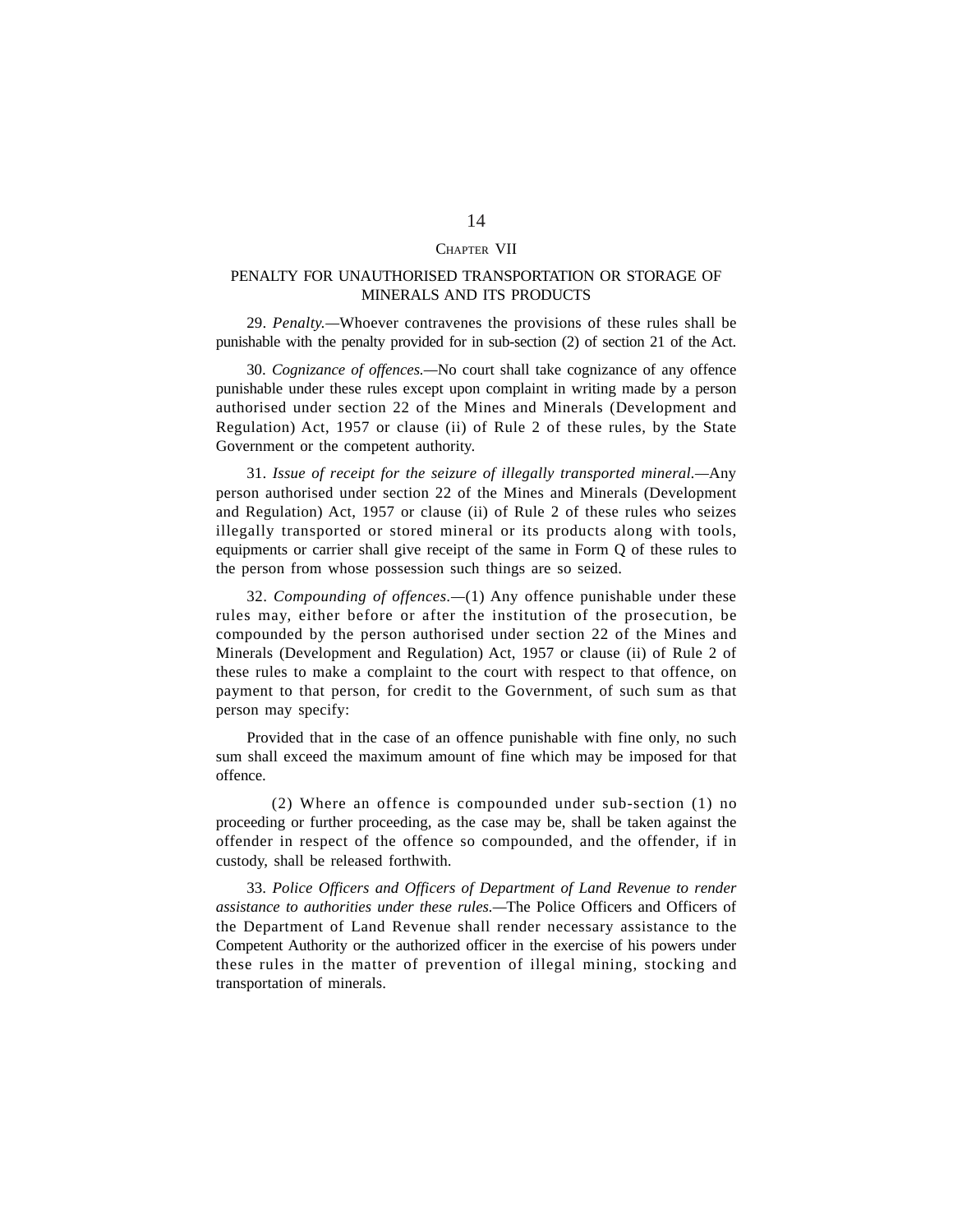# SCHEDULE I

#### (*See* rules 12 and 14)

- A. Fee for Dealer's Licence and its Renewal for the minerals included in schedule I of the Kerala Minor Mineral concession Rules, 2015 except item No. 3 & 4.
	- 1. Stocking up to 500 tonnes a year  $\bar{\bar{\xi}}$  3,000
	- 2. Stocking up to 1000 tonnes a year  $\bar{\tau}$  4,000
	- 3. Stocking up to 2000 tonnes a year  $\bar{\bar{\xi}}$  8,000
	- 4. Stocking over 2000 tonnes a year  $\bar{\bar{\xi}}$  8,000 +  $\bar{\mathfrak{c}}$  400 for every 100 tonnes or

part of it exceeding 2000 tonnes

- B. Fee for Dealer's Licence and its Renewal for the minerals included in the Second schedule of the Mines and Minerals (Development and Regulation) Act, 1957 and for Granite Dimension Stones as
	- 1. Stocking up to 500 tonnes a year  $\bar{\bar{\xi}}$  4,000
	- 2. Stocking up to 2000 tonnes a year  $\bar{\tau}$  10,000
	- 3. Stocking up to 4000 tonnes a year  $\bar{\tau}$  20,000
	- 4. Stocking over 4000 tonnes a year  $\bar{\xi}$  20,000 +

 $\bar{\bar{\xi}}$  500 for every 100 tonnes or part of it exceeding 4000 tonnes

specified in rule 18, sub-item (i) of the Kerala Minor Mineral Concession Rules, 2015.

#### FORM A

#### (*See* rule 6)

#### **The Kerala Minerals (Prevention of Illegal Mining, Storage and Transportation) Rules, 2015**

#### APPLICATION FOR REGISTRATION/RENEWAL OF MINERAL SALES DEPOT/MINERAL VALUE ADDITION UNIT/MINERAL PROCESSING UNIT

From

.......................................................... .......................................................... ..........................................................

To

The District Geologist, Department of Mining & Geology, ................................................District.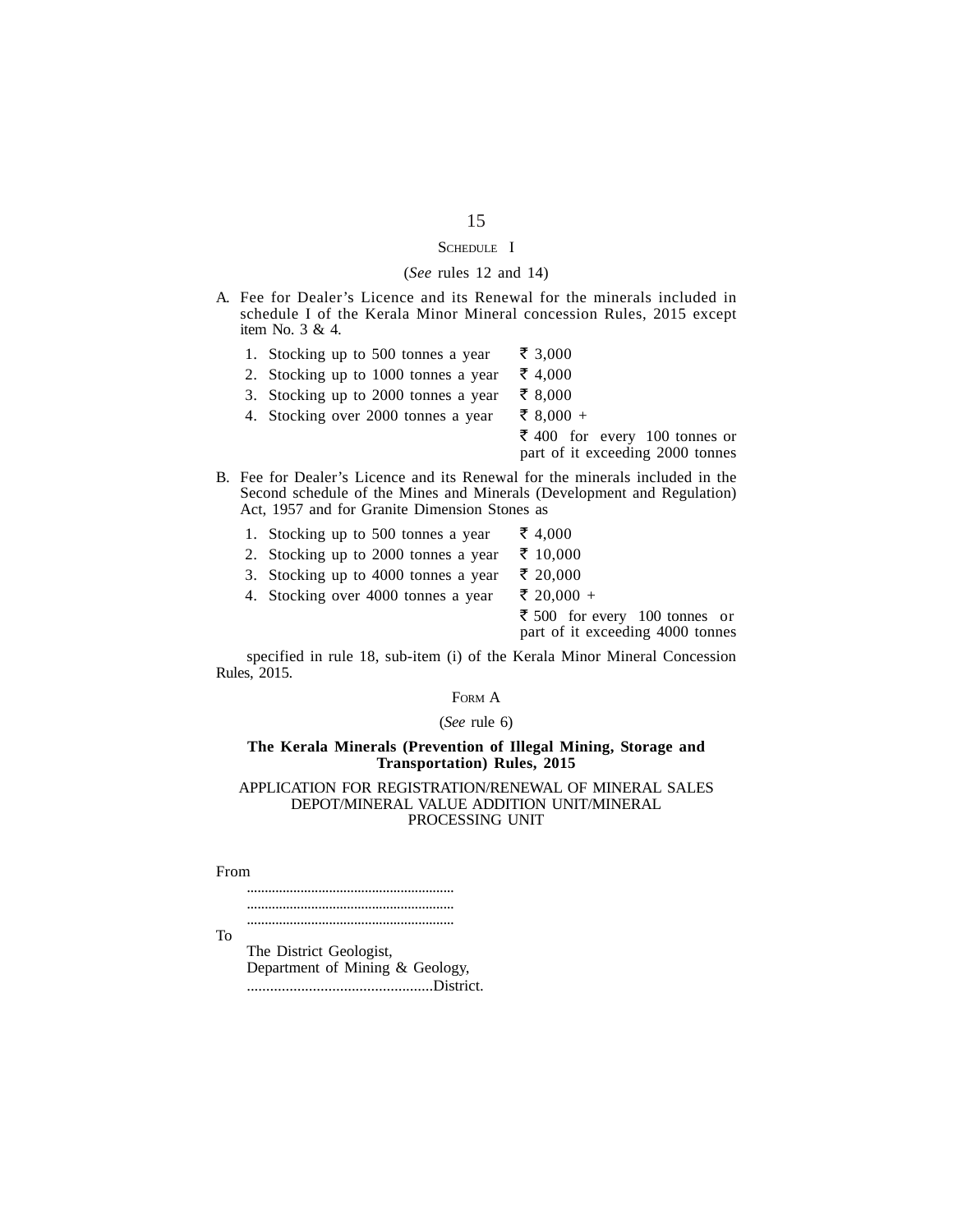I/We request for grant renewal of registration for one year to mineral sales depot./mineral value addition unit/mineral processing unit for processing and/or storing.......................................................(name of mineral). A sum of ` ...................... as registration fee payable under these rules has been remitted vide chalan No. .......................dated.....................at................................ Treasury.

The required particulars are given below :

- l. Name and address of the applicant :
- 2. Is the applicant an individual/private : company/Public company/Firm or Association? Specify. (Attach copy of documents in case the applicant is not an individual)
- 3. Profession or nature of business of : applicant
- 4. Previous year's Registration No. if any :
- 5. If, on the date of application, the : applicant holds any mineral concession/ mineral dealer's licence in the State, give details
- 6. Details of the land or building in : which the applicant desires to stock and sell the mineral or its products (District, Taluk, Village, Desom, Panchayath/Municipality/Corporation Survey No. & extent etc. should be given)
- 7. Specific purpose for which registration : is applied for (storing and selling/ storing, processing and selling)
- 8. Details of the enclosed location : sketch and possession certificate of the land/building used for processing and/or storing mineral

Sir,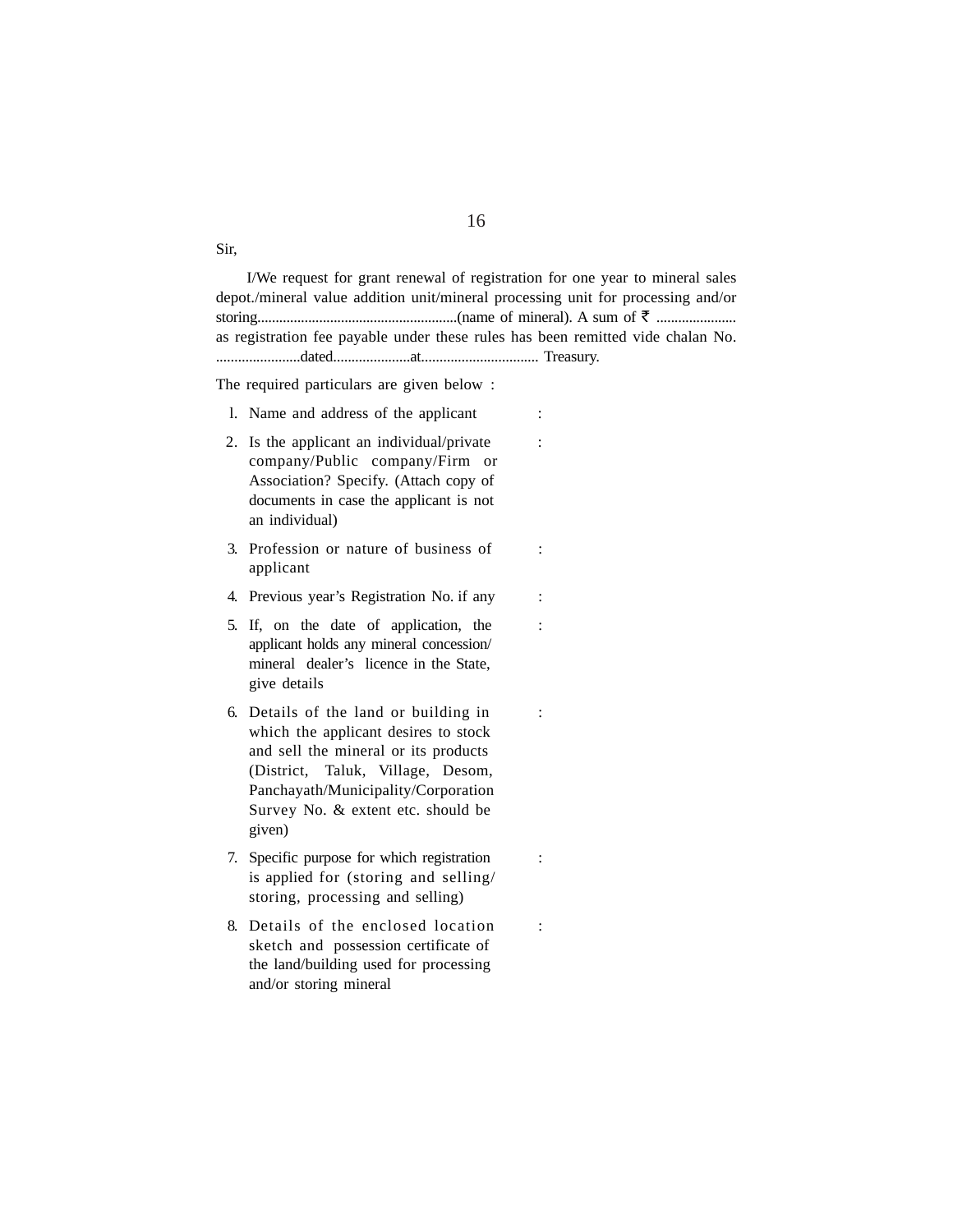| 9. Approximate quantity proposed to<br>be stored/processed in the coming |  |
|--------------------------------------------------------------------------|--|
| year                                                                     |  |
| 10. Source of mineral to be processed/<br>stored                         |  |
| 11. Any other information                                                |  |
| LWe do hereby declare that the narticulars furnist                       |  |

I/We do hereby declare that the particulars furnished above are correct and am/are ready to furnish any other details as may be required by the District Geologist.

Place :

Date : *Name and Signature of the applicant.*

Received at...................................(place) on the.....................day of ......................month...............................year.

*Initials of the receiving officer.*

# FORM B

#### (*See* rules 7 and 10)

# **The Kerala Minerals (Prevention of Illegal Mining, Storage and Transportation) Rules, 2015**

# ACKNOWLEDGEMENT OF APPLICATION FOR GRANT OR RENEWAL OF REGISTRATION/DEALER'S LICENCE

Sl. No. ..................... Date ...........................

| Received an application for the grant/renewal of Registration to Sales          |
|---------------------------------------------------------------------------------|
| Depot/grant or renewal of Dealer's Licence (strike off which is not applicable) |
|                                                                                 |
|                                                                                 |

Enclosure:

*Signature of receiving Officer with seal of office.*

33/514/2015/S-9.

17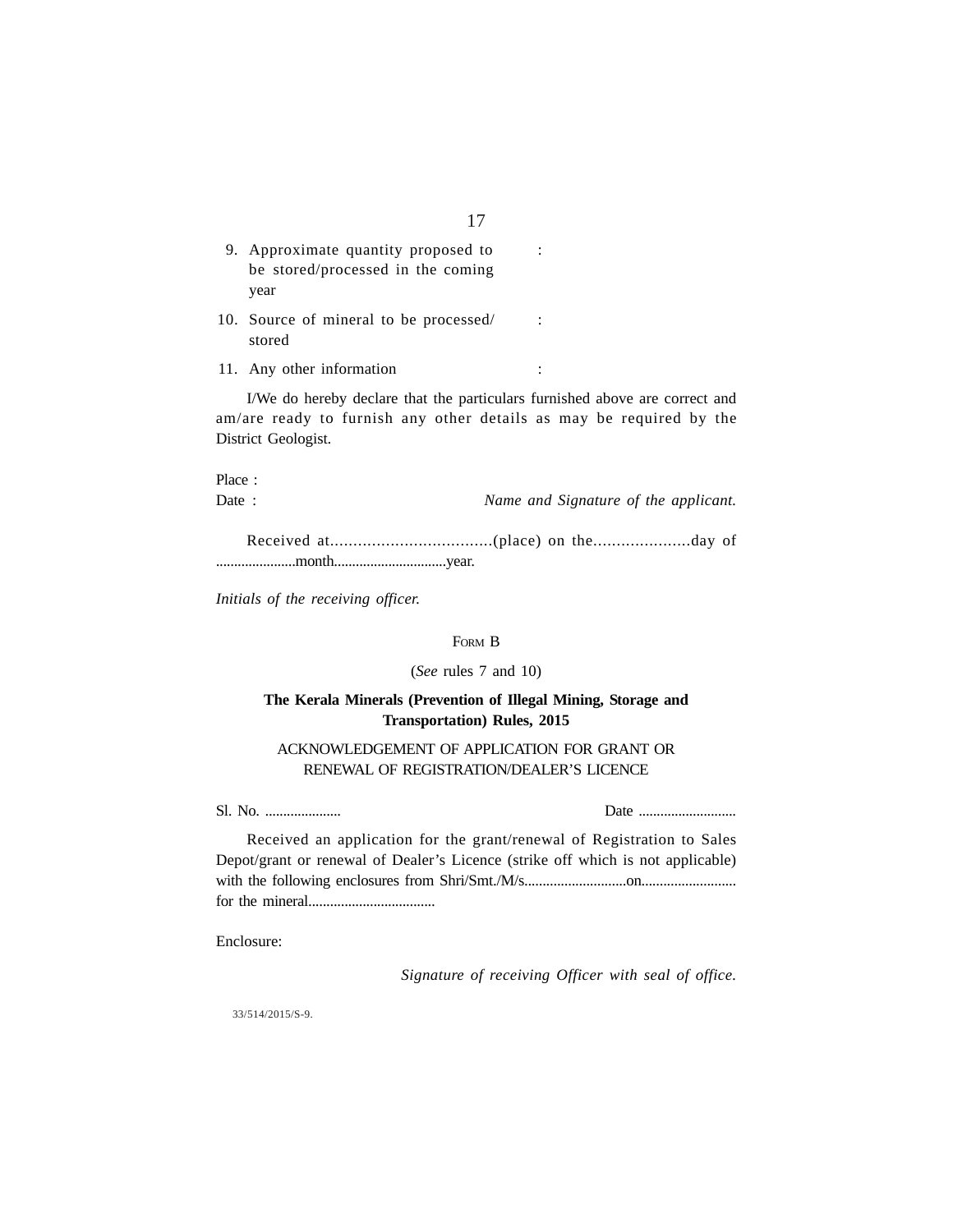# FORM C

# (*See* rule 8)

#### **The Kerala Minerals (Prevention of Illegal Mining, Storage and Transportation) Rules, 2015**

#### REGISTER OF APPLICATIONS FOR GRANT/RENEWAL OF REGISTRATION

| 1.  | Serial No.                                                                     |                |
|-----|--------------------------------------------------------------------------------|----------------|
| 2.  | Date of receipt of application for Registration                                |                |
| 3.  | Name of the applicant with full address                                        | $\ddot{\cdot}$ |
| 4.  | Name of the mineral/product applied for                                        | $\ddot{\cdot}$ |
| 5.  | Taluk, Village, Sy. No. and extent of the<br>storing area                      | $\mathcal{L}$  |
| 6.  | Quantity to be stored in a year                                                |                |
| 7.  | Period for which grant/renewal of registration<br>is applied                   | ÷              |
| 8.  | Application fee paid vide chalan No.<br>date                                   |                |
| 9.  | Date of order of grant/refusal of registration                                 |                |
| 10. | Details of grant/refusal $\&$ Number and date<br>of the order of grant/refusal |                |
| 11. | Signature of the Officer                                                       |                |

#### FORM D

#### (*See* rule 9)

#### **The Kerala Minerals (Prevention of Illegal Mining, Storage and Transportation) Rules, 2015**

## CERTIFICATE OF REGISTRATION FOR STOCKING & SELLING AND/OR PROCESSING OF MINERALS UNDER THE KERALA MINERALS (PREVENTION OF ILLEGAL MINING, STORAGE AND TRANSPORTATION) RULES, 2015

No. ................. Date..................

Registration is hereby granted in favour of Shri/Smt./M/s................................. .........................................(Name and Address) for the purpose of storing, processing and selling (specify the purpose) the undermentioned mineral at the sales depot indicated below for the period from.................... to..................subject to the provisions contained in these Rules.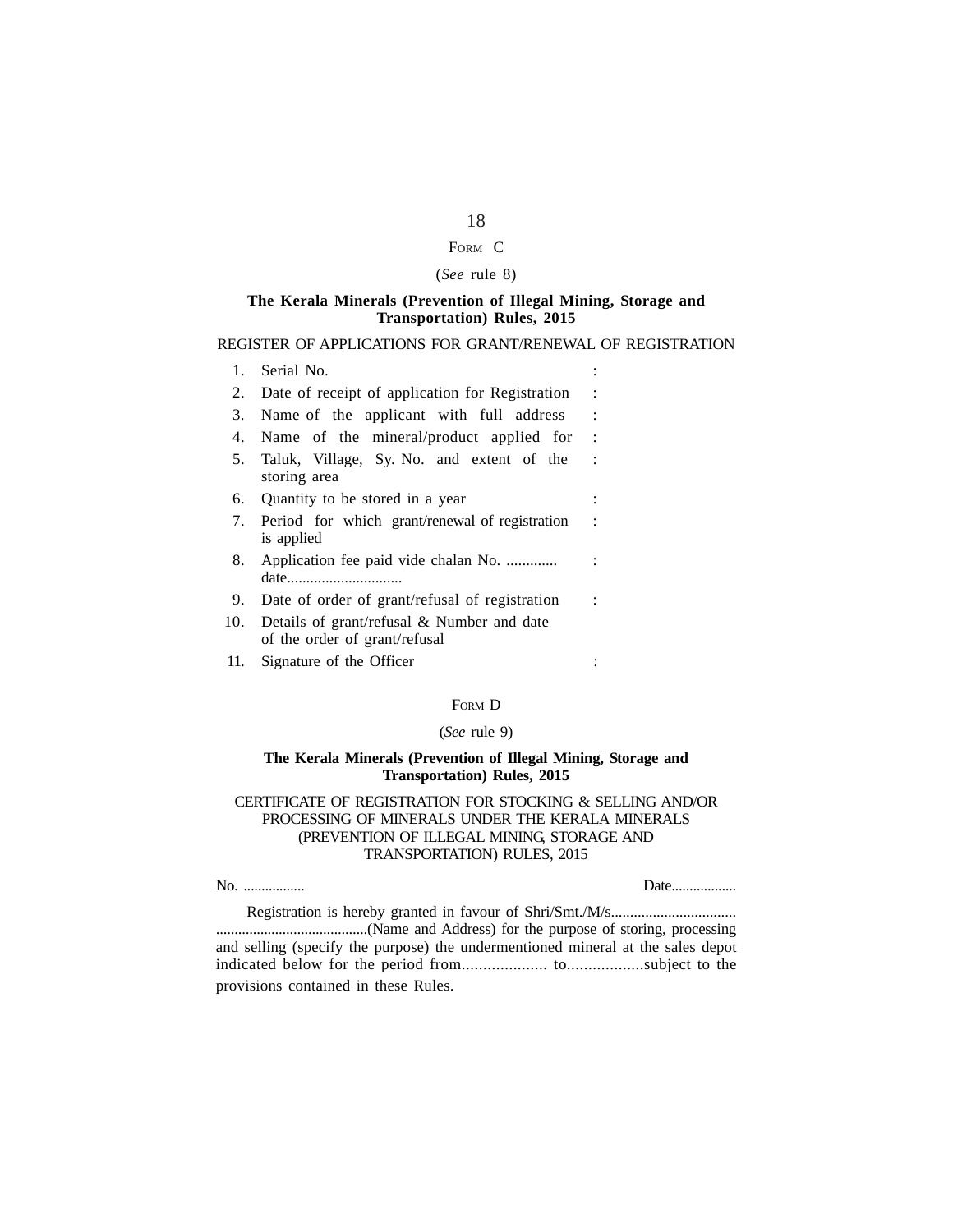| Name of Mineral                            |                           |
|--------------------------------------------|---------------------------|
| Location of sales depot                    |                           |
| District                                   | ٠<br>$\ddot{\phantom{0}}$ |
| Taluk                                      |                           |
| Village                                    | ٠<br>$\ddot{\phantom{a}}$ |
| Sy. No.                                    | ÷                         |
| Extent                                     | ٠                         |
| Panchayath/Municipality/Corporation        | ٠                         |
| Quantity allowed for stocking for one year | ÷                         |

The Registration will be in force for the period from.....................to......................... The Registration already granted which expired on. ................ is renewed up to ...............(strike off if not applicable)

(Office Seal) *Signature and seal of District Geologist.*

#### FORM E

(*See* rule 10)

# **The Kerala Minerals (Prevention of Illegal Mining, Storage and Transportation) Rules, 2015**

# APPLICATION FOR GRANT OR RENEWAL OF MINERAL DEALER'S LICENCE *(To be submitted in duplicate)*

From

................................................................. .................................................................

.................................................................

To

The Senior Geologist/Geologist, District Office, Department of Mining and Geology,

..................................................................

Sir,

I/We request for the grant/renewal of Mineral Dealer's licence for the year.................................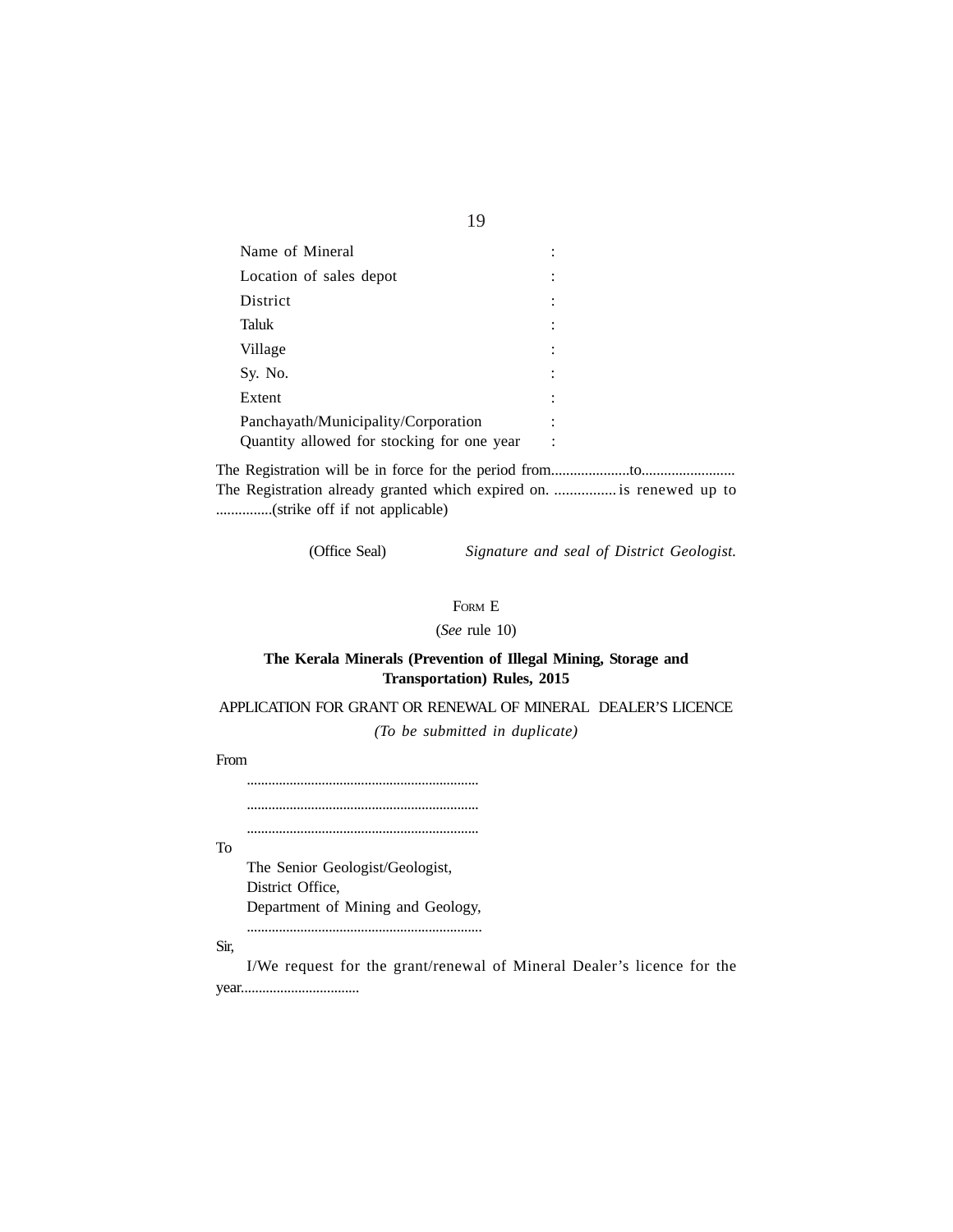# A sum of ` ................................as application fee payable under these rules has been deposited at................................... Treasury, vide chalan No. ........................ dated.................

The required particulars are given below:

| 1. | Name of the applicant with complete address                                                                                                                                                           | $\ddot{\cdot}$ |
|----|-------------------------------------------------------------------------------------------------------------------------------------------------------------------------------------------------------|----------------|
| 2. | Is the applicant an Individual/Private company/                                                                                                                                                       |                |
|    | Public Company/Firm or Association? Specify                                                                                                                                                           |                |
| 3. | Profession or nature of business of applicant                                                                                                                                                         | $\ddot{\cdot}$ |
| 4. | Previous year's Dealer's Licence No., if any                                                                                                                                                          |                |
| 5. | If, on the date of application, the applicant<br>holds any mineral concession/licence in the<br>State furnish the details such as Lease No./<br>Quarrying Permit No./Dealer's Licence No.<br>and date | $\ddot{\cdot}$ |
| 6. | Mineral/mineral products for which the applicant<br>intends to hold licence (Specify whether major<br>or minor).                                                                                      |                |
| 7. | Quantity of mineral to be stored during<br>the year                                                                                                                                                   |                |
| 8. | Details of the land on which applicant desires<br>store or trade mineral or its products<br>to<br>(where the land is not owned by the applicant,<br>consent letter of the owner is to be attached)    |                |
|    | District                                                                                                                                                                                              | :              |
|    | Taluk                                                                                                                                                                                                 |                |
|    | Village                                                                                                                                                                                               |                |
|    | Desom                                                                                                                                                                                                 |                |
|    | Panchayath/Municipality/Corporation                                                                                                                                                                   |                |
|    | Sy. No.                                                                                                                                                                                               |                |
|    | Extent                                                                                                                                                                                                |                |

# 20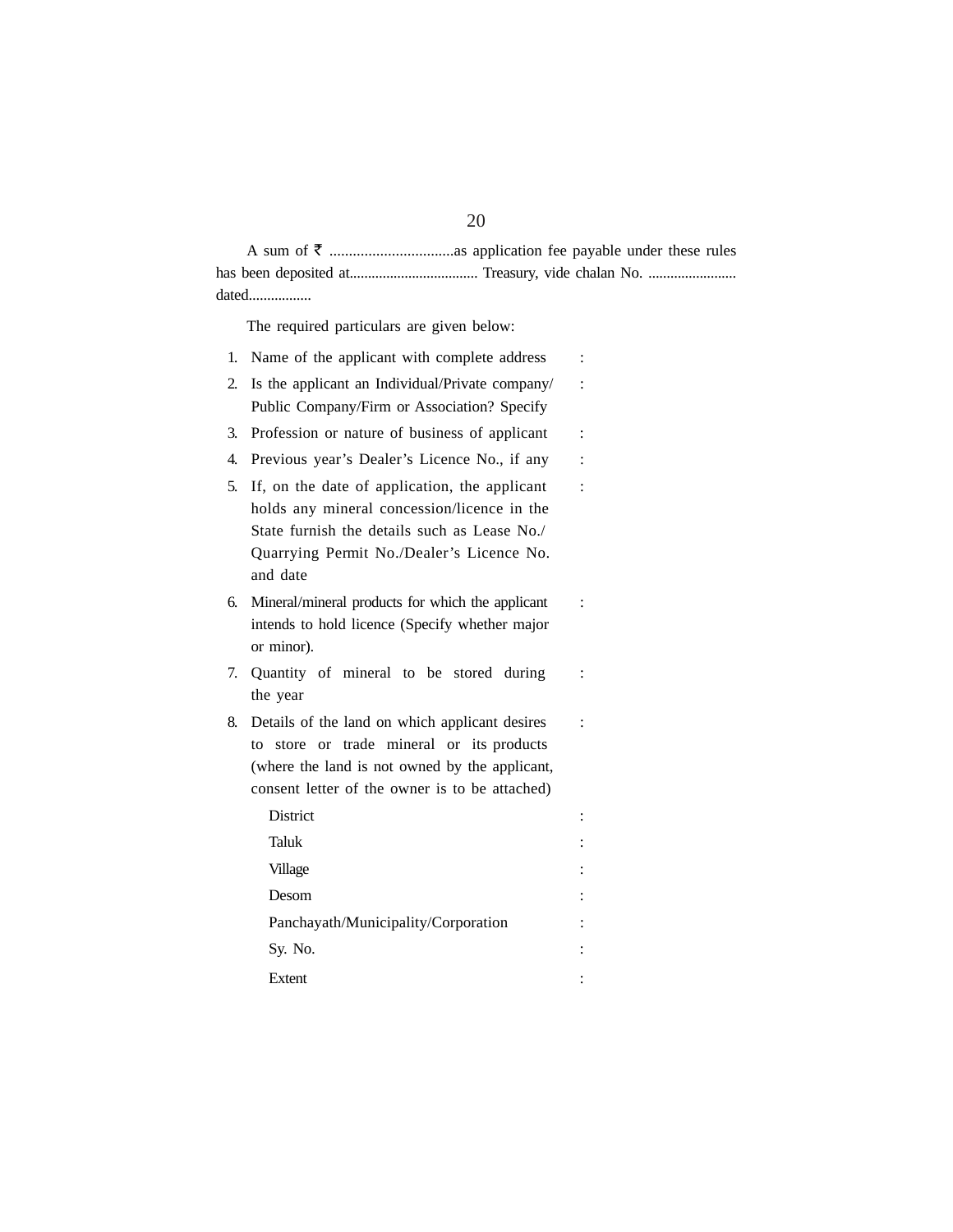9. Details of the enclosed survey sketch and : latest revenue record of the land intended to be used for storing mineral or its products enclosed 10. Any other details :

I/We hereby declare that the particulars furnished above are correct and am/are ready to furnish any other details including security deposit etc., as may be required by you.

Place: *Signature of the applicant*.<br>Date: **Name**:

Name:

Received at.........................(place) on the...................day of.............month............... year

# FORM F

(*See* rule 11)

#### **The Kerala Minerals (Prevention of Illegal Mining, Storage and Transportation) Rules, 2015**

#### REGISTER OF APPLICATION FOR MINERAL DEALER'S LICENCE

- 1. Serial No. :
- 2. Date of application for Licence :
- 3. Date of receipt of application :
- 4. Name of the applicant with full address :
- 5. Name of the mineral/product applied for :
- 6. Village, Sy. No. and extent of the storing area :
- 7. Quantity to be stored in a year :
- 8. Period for which grant/renewal : of licence is applied
- 9. Application fee paid vide chalan : No...............date..............................
- 10. Details of grant/renewal of licence : together with number and date of the order
- 11. Any other details :
- 12. Signature of the Officer :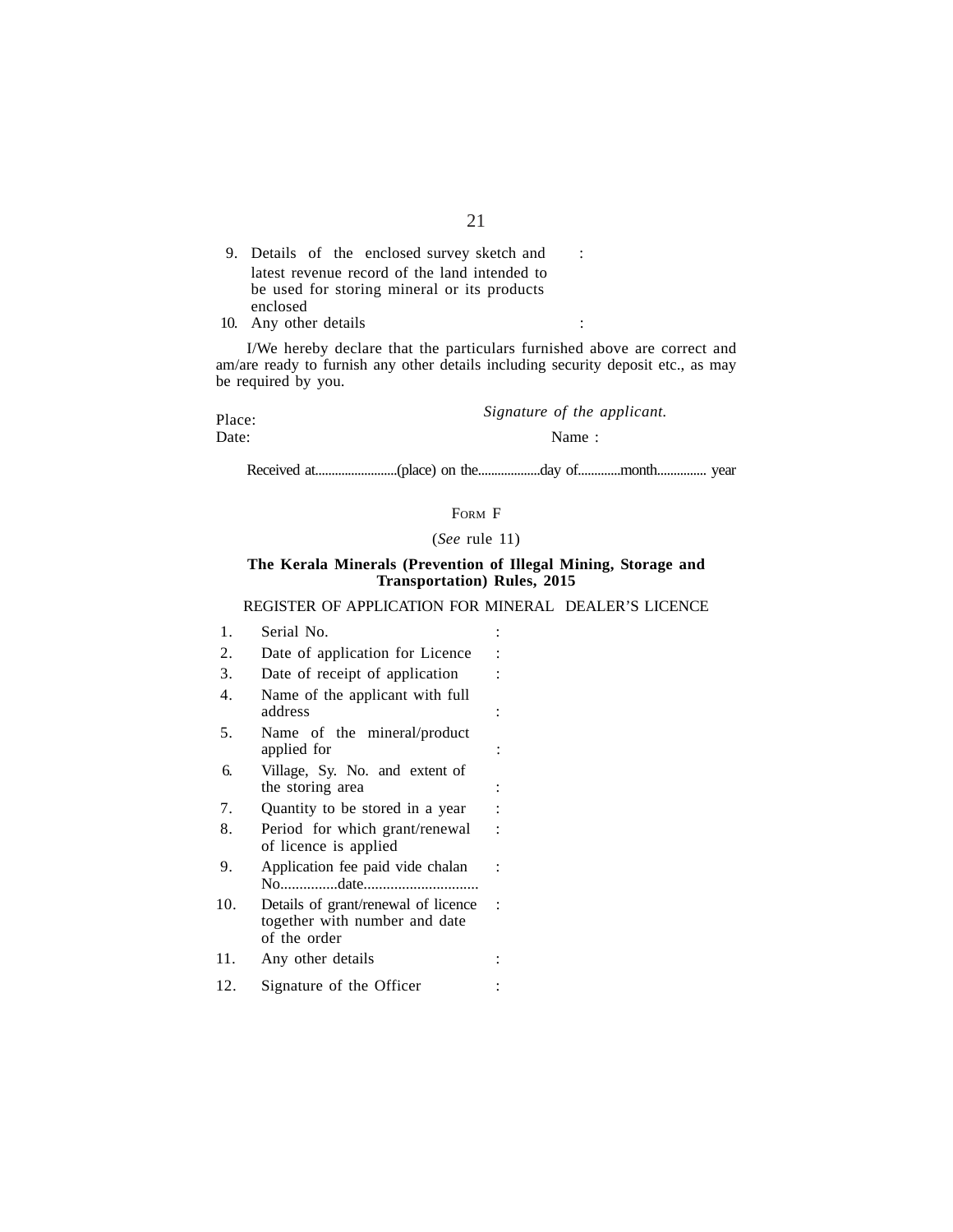# FORM G

# [*See* sub-rule (1) of rule 13]

# **The Kerala Minerals (Prevention of Illegal Mining, Storage and Transportation) Rules, 2015**

#### GOVERNMENT OF KERALA

#### DEALER'S LICENCE

# District Office of the Department of Mining and Geology ...........................................................district

# A DEALER'S LICENCE TO STOCK, SELL AND EXHIBIT FOR SALE OF MINERAL UNDER THE KERALA STATE MINERALS (PREVENTION OF ILLEGAL MINING, STORAGE AND TRANSPORTATION) RULES, 2015

No. .................................... Date....................

Dealer's licence is granted in favour of Shri/Smt/M/s.................................... ....................................... to stock, sell and exhibit for sale the under mentioned mineral at the sales depot indicated below for the period commencing from......................to............................................

| Name of Mineral                           |  |
|-------------------------------------------|--|
| Location of sales depot                   |  |
| District                                  |  |
| Taluk                                     |  |
| Village                                   |  |
| Sy. No.                                   |  |
| Extent                                    |  |
| Panchayath/Municipality/Corporation       |  |
| Quantity allowed to stock for<br>one year |  |

The licence will be in force for the period from.................... to................................ The licence already granted and which expired on. ................. is renewed up to ........................(strike off if not applicable)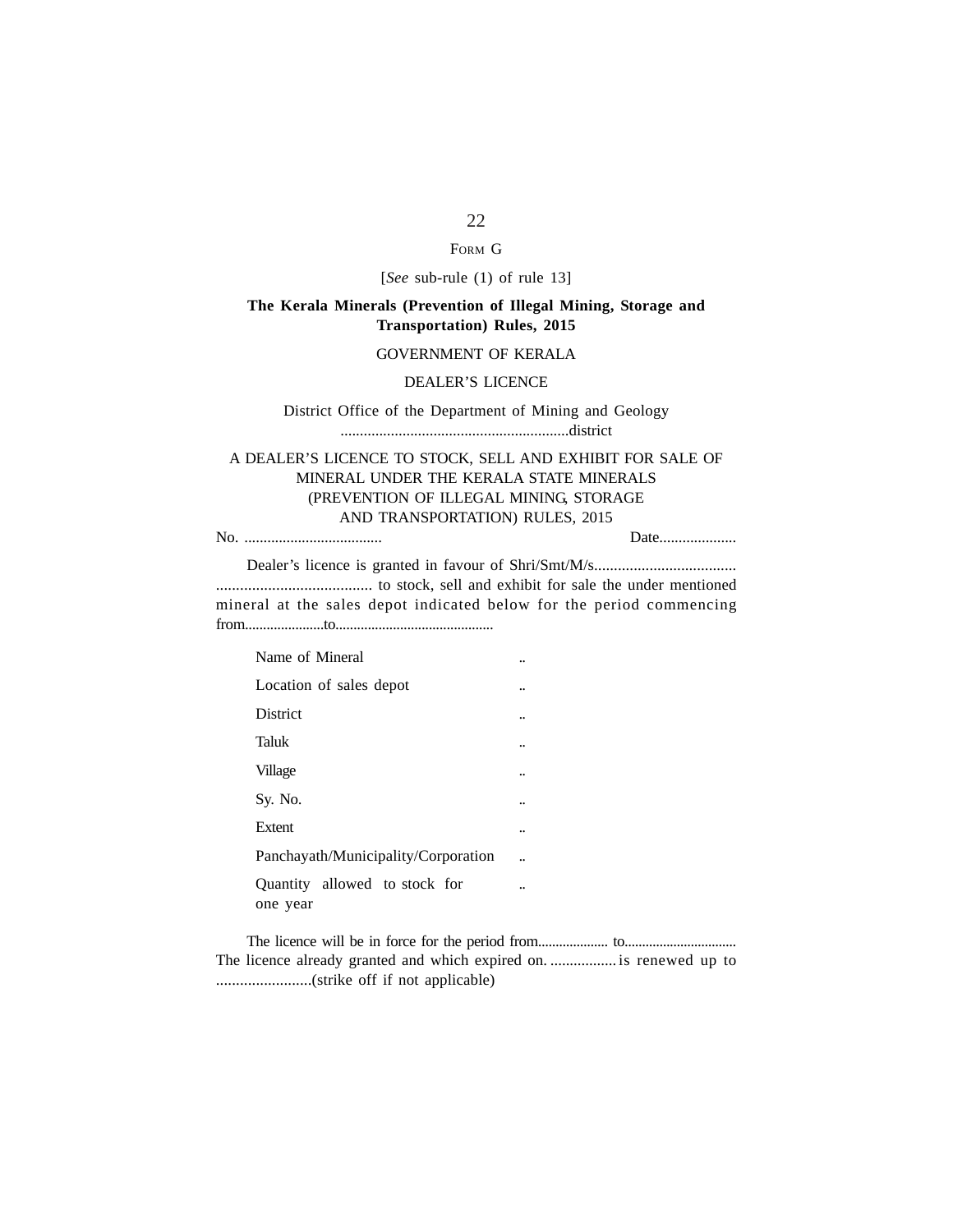#### **Conditions of the licence**

- (i) The licencee shall keep accurate and correct accounts showing the quantity and other particulars of the mineral and/or its products received and despatched from the stockyard in the register prescribed for the purpose.
- (ii) The licencee shall submit monthly returns to the District Geologist in the form specified for the purpose.
- (iii) The licencee shall issue mineral transit pass for every consignment despatched from the stockyard.
- (iv) The licencee shall allow the competent authority or any authorised officer to—
	- (a) enter and inspect the stockyard including mineral processing unit, building, office or any relevant premises;
	- (b) survey, weigh, measure or take measurements of the stocks of mineral and/or its products kept at the sale depot and its premises;
	- (c) examine any documents, books, registers or relevant record in the possession of the licencee or any other person having the control thereof or connected therewith and take extracts from or make copies of such documents, books, registers or record;
	- (d) collect any other relevant information
	- (e) collect samples of any mineral and/or its products.
	- (v) The licensee shall display the licence prominently at the licenced premises. If at any time the licence granted under these rules is lost or destroyed, the licensee shall forthwith report the fact to the authorised officer concerned.

*Signature and seal of the District Geologist.*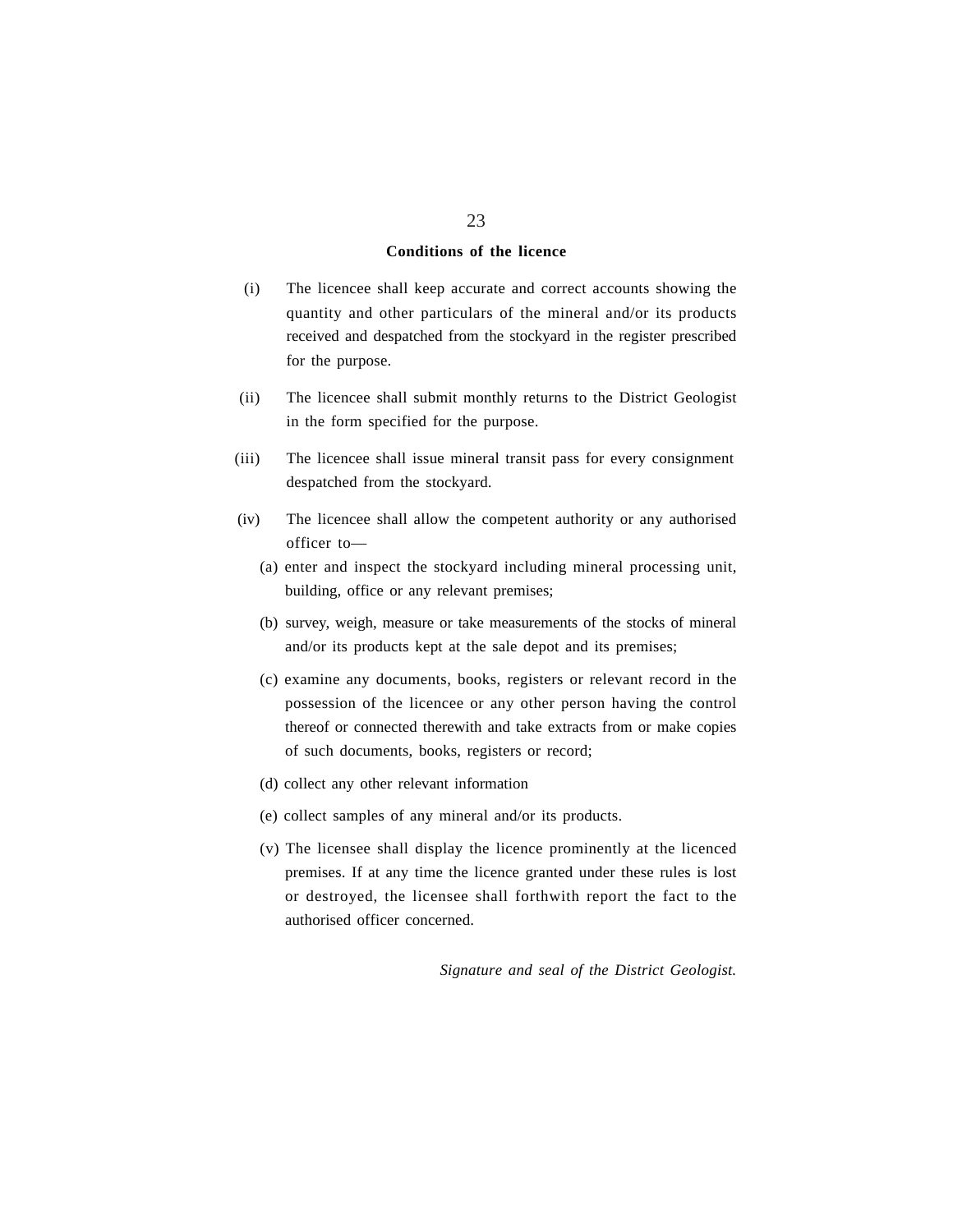# FORM H

[*See* sub-rule (7) of rule 13]

# **The Kerala Minerals (Prevention of Illegal Mining, Storage and Transportation) Rules, 2015**

# REGISTER OF DEALER'S LICENCE

*(To be maintained separately for major and minor minerals)*

| 1. Serial Number                                                                            |                        |
|---------------------------------------------------------------------------------------------|------------------------|
| 2. Name of the Licencee                                                                     |                        |
| 3. Full Address                                                                             |                        |
| 4. Name of Mineral                                                                          |                        |
| 5. Location of sales depot                                                                  |                        |
| 6. District                                                                                 |                        |
| 7. Taluk                                                                                    |                        |
| 8. Village                                                                                  |                        |
| 9. Sy. No.                                                                                  |                        |
| 10. Extent                                                                                  |                        |
| 11. Panchayath/Municipality/Corporation                                                     |                        |
| 12. Number and date of Grant/Renewal of Licence                                             |                        |
| 13. Period of Licence                                                                       |                        |
| 14. Remarks                                                                                 |                        |
| 15. If the licence is cancelled, date of cancellation<br>of licence and reason for the same | $\ddot{\phantom{0}}$ : |

*Signature of the Officer*.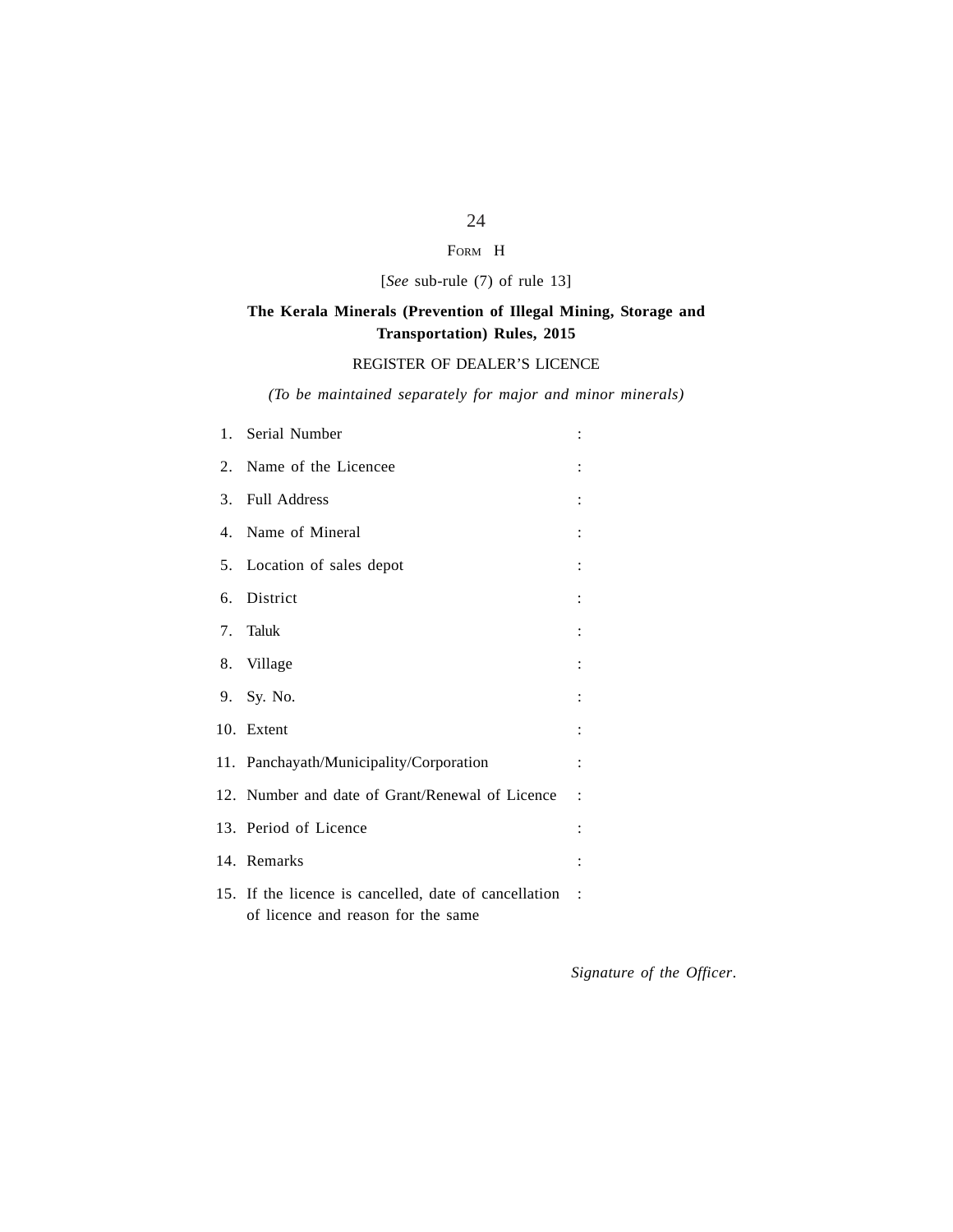# FORM I

(*See* rule 17)

# **The Kerala Minerals (Prevention of Illegal Mining, Storage and Transportation) Rules, 2015**

# REGISTER TO BE MAINTAINED BY A DEALER SHOWING PURCHASE AND SALE OF MINERALS

Name of Dealer :

Licence No. :

Name of mineral :

| Date         | No. of each Mineral<br>showing purchase<br>transit pass | Quantity of each<br>(MT/CBM)<br>purchase | Total purchase<br>(MT/CBM) | pass for each sale<br>Mineral transit<br>Sl. No. of | Quantity of each sale<br>(MT/CBM) | Rate           | Cash Bill No. | Purchase price paid | Sale price realized | Total Quantity sold | Balance Quantity |
|--------------|---------------------------------------------------------|------------------------------------------|----------------------------|-----------------------------------------------------|-----------------------------------|----------------|---------------|---------------------|---------------------|---------------------|------------------|
| $\mathbf{1}$ | $\overline{c}$                                          | 3                                        | 4                          | 5                                                   | 6                                 | $\overline{7}$ | 8             | 9                   | 10                  | 11                  | 12               |
|              |                                                         |                                          |                            |                                                     |                                   |                |               |                     |                     |                     |                  |
|              | Signature of the dealer :                               |                                          |                            |                                                     |                                   |                |               |                     |                     |                     |                  |

 $33/514/2015/S-9.$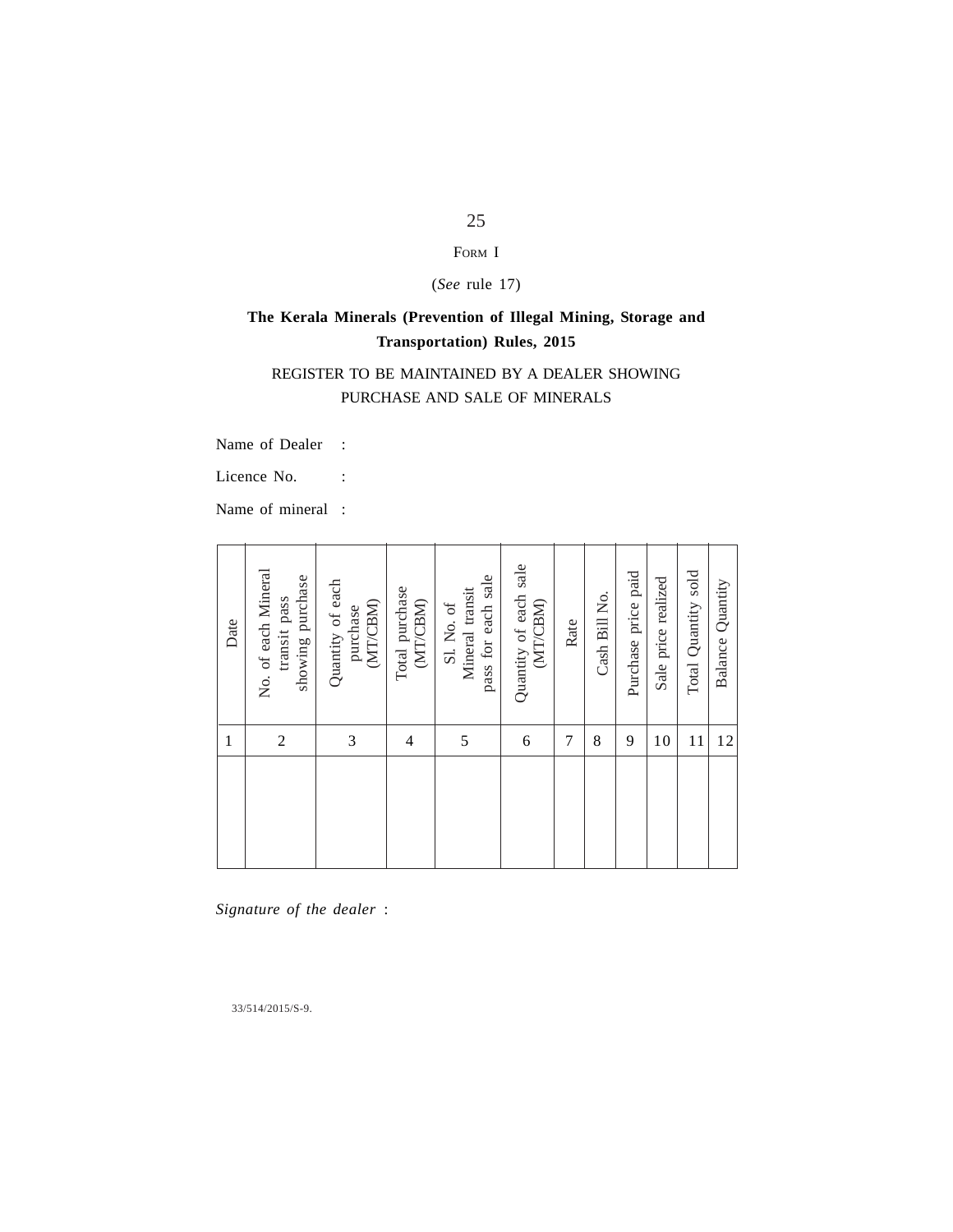# FORM J

# (*See* rule 17)

# **The Kerala Minerals (Prevention of Illegal Mining, Storage and Transportation) Rules, 2015**

# STOCK REGISTER TO BE MAINTAINED BY A DEALER

# FORM K

# (*See* rule 18)

# **The Kerala Minerals (Prevention of Illegal Mining, Storage and Transportation) Rules, 2015**

# FORM OF MONTHLY STATEMENT OF ACCOUNTS TO BE FURNISHED BY THE DEALER

# RETURN FOR THE MONTH OF .................

# *(To be furnished within 10th day of ensuing month)*

| 1. Name of the dealer    |  |
|--------------------------|--|
| 2. Address of the dealer |  |
| 3. No. of Licence        |  |
| 4. Period of Licence     |  |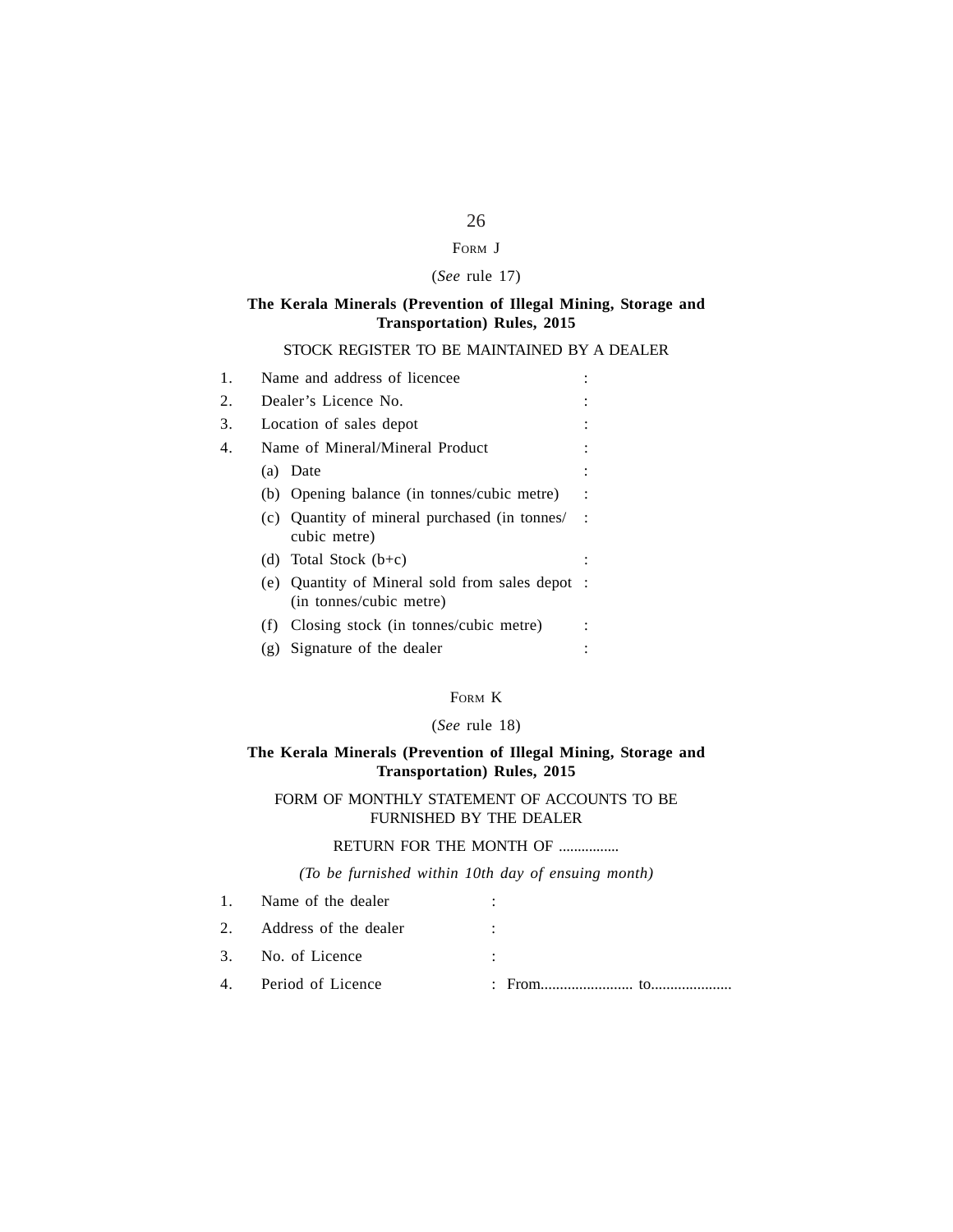|    | 27                                                                             |
|----|--------------------------------------------------------------------------------|
| 5  | Location of sales depot                                                        |
| 6  | Name of Mineral for which licence:<br>is granted                               |
| 7  | Opening stock (in metric tonnes/:<br>cubic metre)                              |
| 8  | Quantity of mineral purchased<br>(in metric tonnes/cubic metre)                |
| 9  | Total stock in the sales depot<br>(in metric tonnes/cubic metre)               |
| 10 | Quantity of Mineral sold during<br>the month (in metric tonnes/cubic<br>metre) |
| 11 | Mineral Transit passes used during<br>the month—                               |
|    | Book No. :                                                                     |
|    | Serial No.:                                                                    |
|    |                                                                                |
| 12 |                                                                                |

Date: *Signature of dealer.* 

Place:

FORM L

# [*See* (2) of rule 25]

# **The Kerala Minerals (Prevention of Illegal Mining, Storage and Transportation) Rules, 2015**

#### APPLICATION FOR MOVEMENT PERMIT

I/We .............................................(Name and address of the applicant) request to grant a movement permit for transporting minerals from my/our sales depot/mineral value addition unit/mining lease area/prospecting licence area/quarrying lease area/quarrying permit area/special mineral concession area (strike off which is not applicable). The required details are given below: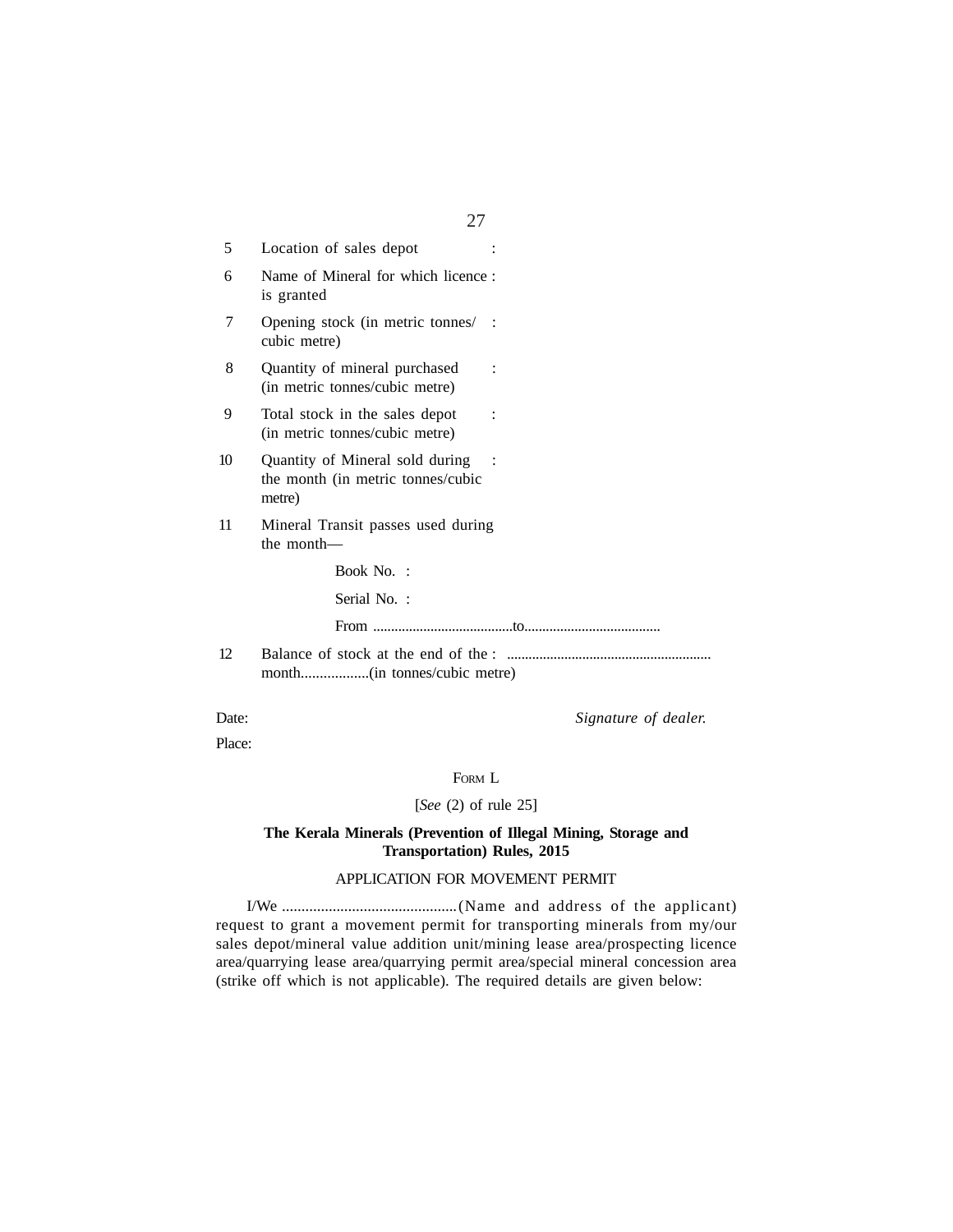- 1. Name and address of the applicant
- 2. Mineral concession/Registration particulars (number/date/location/name of mineral/quantity of mineral/number of passes/validity etc. as applicable)
- 3. Whether the mineral is moved for the purpose of value addition and for subsequent sale of value added products? Yes/No
- 4. If yes, the registration particulars of value addition unit owned by the applicant (registration number/date/location/village/taluk/district etc.)
- 5. Whether applying for movement permit to obtain additional passes on depletion of entitled mineral transit passes (if applicable)
- 6. Quantity of the mineral intended to be moved
- 7. Period for which movement permit is required
- 8. Particulars of previous movement permit (number/date/quantity allowed/ quantity dispatched) which is to be cancelled
- 9. Particulars of statutory licences obtained (attach original/copy)
- 10. Any other details

Place: *Name and signature of applicant.*

Date:

FORM M

[*See* (2) of rule 25]

#### **The Kerala Minerals (Prevention of Illegal Mining, Storage and Transportation) Rules, 2015**

GOVERNMENT OF KERALA **Department Of Mining And Geology District Office,**.....................

#### MOVEMENT PERMIT

No.

Date.............................

Shri. /Smt./M/s. ..................................................who is holding a mining lease/ quarrying lease/prospecting license No. ........................dated.............under Mineral Concession Rules, 1960/Granite Conservation and Development Rules, 1999/ quarrying permit No. .............dated.............under Kerala Minor Mineral Concession Rules, 2015/special mineral concession No. .................dated.......... under rule 14/104/105/106/107 of Kerala Minor Mineral Concession Rules,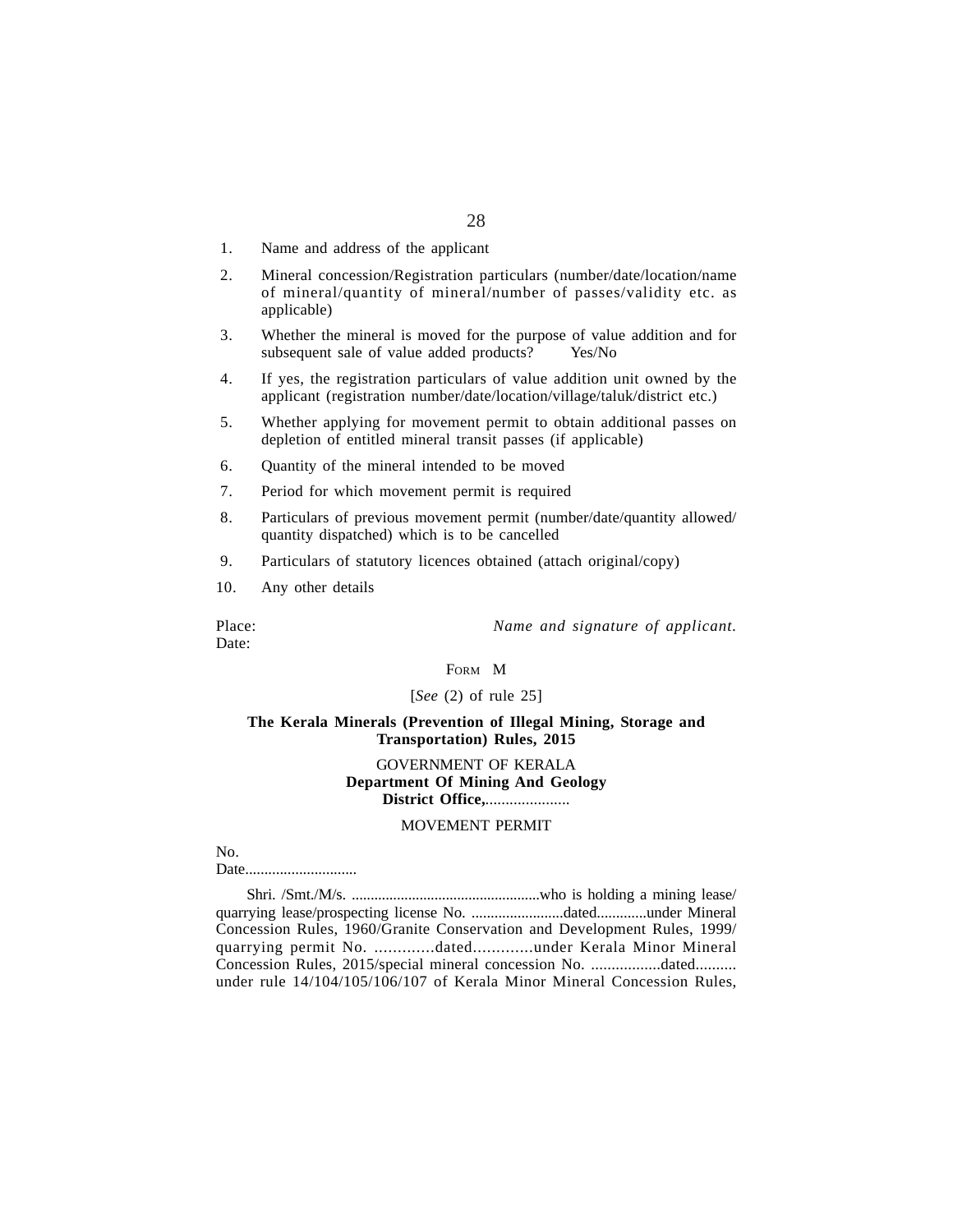2015/dealer's license No. .............................. dated.........................under Kerala Minerals (Prevention of Illegal Mining, Storage and Transportation) Rules 2015 (strike off whichever is not applicable) is hereby permitted to transport............. (specify type and name and specification of mineral) from mine/quarry/sales depot./(specify other cases) situated at............................(location name), in Survey No............of........................Village of......................................Taluk of.............................District for the period from ..........................to........................ This movement permit is issued against application for obtaining additional passes on depletion of entitled mineral transit passes (strike off if not applicable).

\*This movement permit is issued for the purpose of transport of minerals for value addition and for subsequent sale of value added products from the value addition unit (strike off if not applicable). ................................

Every consignment of mineral permitted to be moved under this movement permit shall be moved only with valid minerals transit pass issued under the Kerala Minerals (Prevention of Illegal Mining, Storage and Transportation) Rules, 2015.

Other particulars are as detailed below:

- 1. Particulars of mineral concession (concession number/date/allowed quantity/ validity etc.) :
- 2. Particulars of previous movement permits which stands cancelled :

3. Balance quantity of mineral brought forward from previous movement permit :

- 4. Quantity of mineral permitted to be moved under this movement permit :
- 5. \*Registration number with date allotted to the value addition unit (if applicable) :
- 6. \*Location name, survey number, village, taluk, district of the value addition unit to which the mineral is intended to be moved (if applicable) :
- 7. Special conditions to be imposed (if any) :
- 8. Particulars of remittance of rent/royalty/taxes as applicable :

(Office Seal)

*Signature and seal of District Geologist.*

• to be furnished in the case of issuance of movement permit for the purpose of transport of minerals to the value addition unit and for subsequent sale of value added products.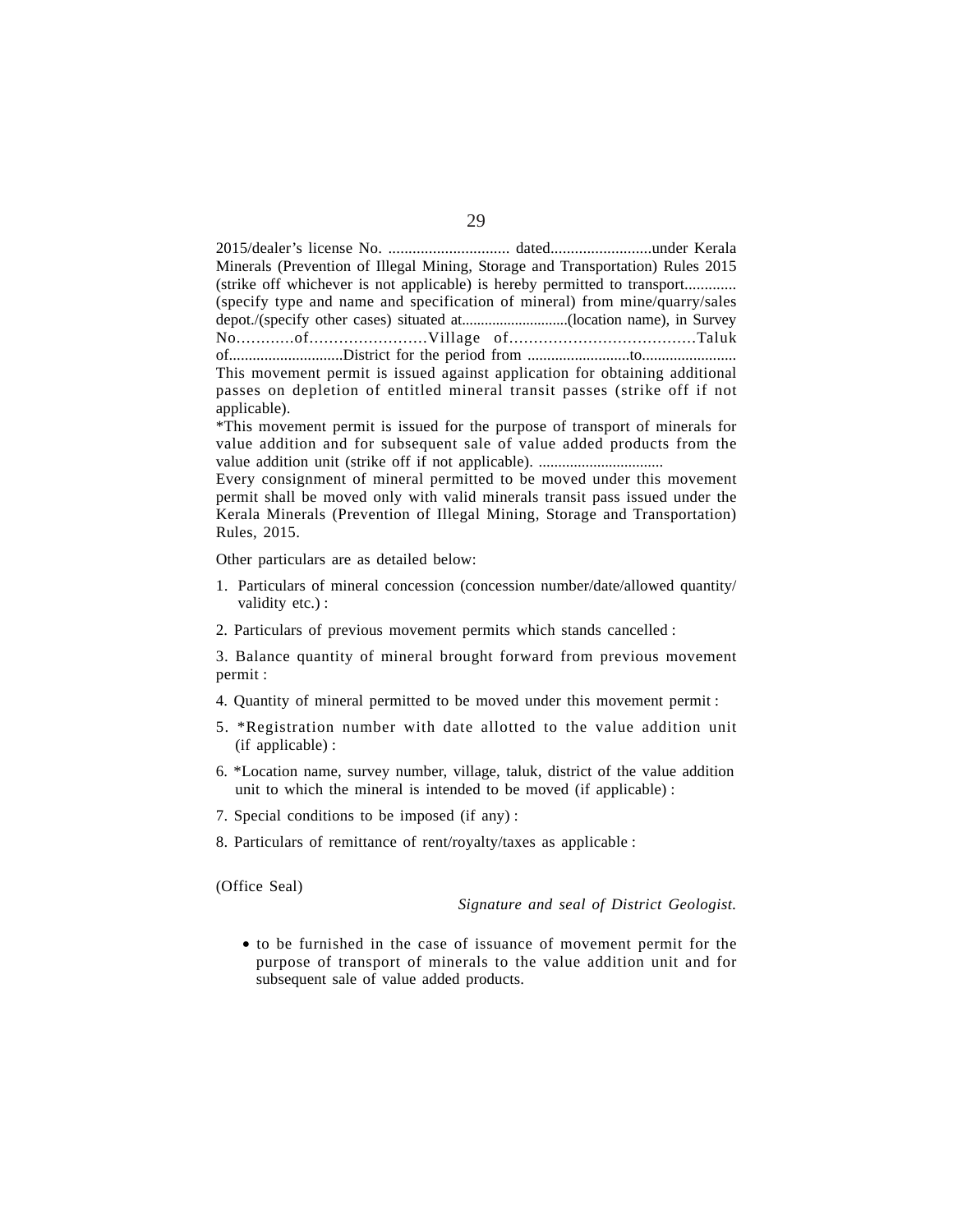#### FORM N

[*See* (2) of rule 25]

# **The Kerala Minerals (Prevention of Illegal Mining, Storage and Transportation) Rules, 2015**

#### APPLICATION FOR MINERAL TRANSIT PASSES

I/we (Name and address of the applicant) request to grant mineral transit passes for transporting minerals from my/our sales depot. /mineral value addition unit mining lease area/prospecting licence area/quarrying lease area/quarrying permit area/special mineral concession area (strike off which is not applicable). I am herewith enclosing a copy of the movement permit against which mineral transit passes are requested. I am also enclosing herewith original mineral transit passes to prove the purchase of the mineral stocked (applicable for dealers only). I /We am/are also eligible for obtaining mineral transit passes in Form O (B) for movement of minerals to the value addition unit (strike off if not applicable)

The required details are given below:

- 1. Name and address of the dealer/producer :
- 2. Total number of passes entitled as per the mineral concession (if applicable) :
- 3. Particulars of previous movement permit (No., date, quantity of mineral, period etc., if any :
- 4. Number of mineral transit passes so far issued under the above mentioned movement permit :
- 5. Form O (A)
- 6. Form O (B)
- 7. Number of mineral transit passes so far used with Book numbers and serial numbers :
- 8. Form O (A)
- 9. Form O (B)
- 10. Total quantity of mineral moved so far :
- 11. Using Form O (A)

# 30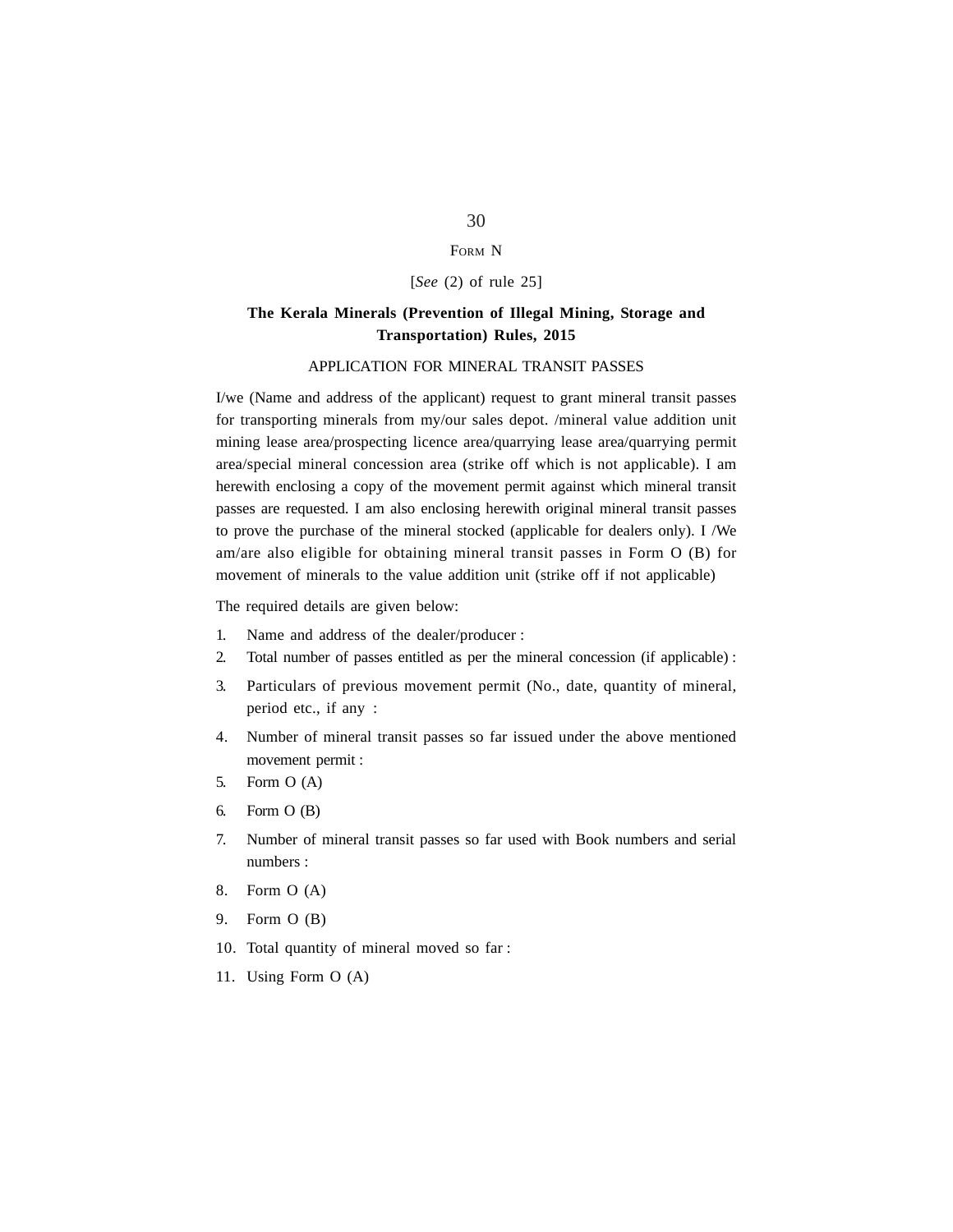- 12. Using Form O (B)
- 13. Number of passes to be revalidated (if applicable) :
- 14. Form O (A)
- 15. Form O (B)
- 16. Number of passes additionally required :
- 17. Form O (A)
- 18. Form O (B)
- 19. Validity of mineral transit passes required :
- 20. Approximate quantity of mineral indented to be moved :

Place:

Date: *Signature and name of applicant*

#### **For office use only**

Recommendation of District Geologist : Number of passes revalidated: Form O (A) ................. Form O (B)................ Number of additional passes issued : Form O (A) ..... Form O (B)............. Details of Book number and Serial numbers of passes issued : Form O (A) Form O (B) Date of issue : Issued for despatch of minerals up to : Issued a total of .........passes in Form O (A) and....... in Form O (B) (strike off if not applicable) after verification of accounts/proof of purchase.

*Seal and Signature of Officer who issued the passes*.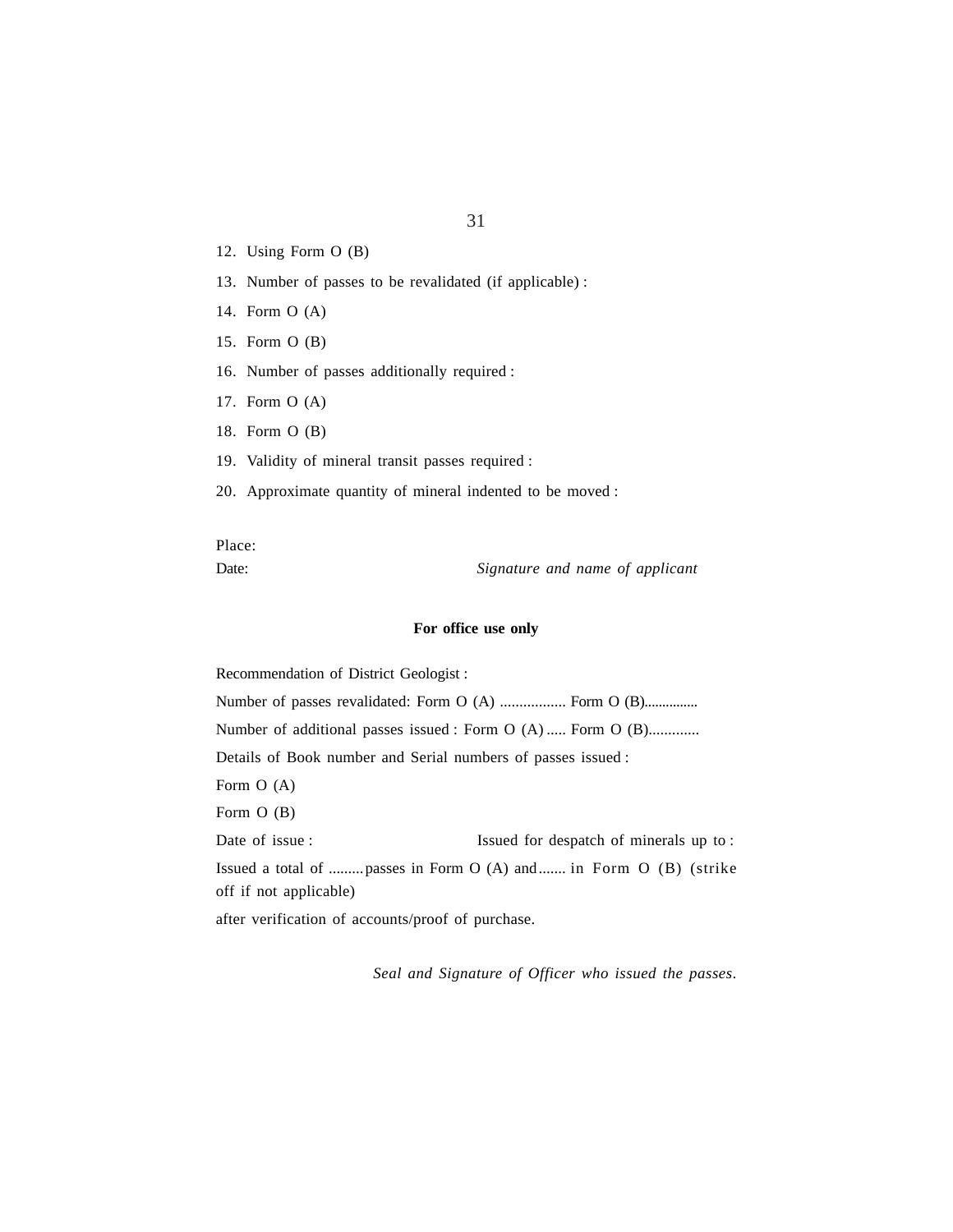# FORM O (A)

# (*See* rules 25 and 26)

# **The Kerala Minerals (Prevention of Illegal Mining, Storage and Transportation) Rules, 2015** GOVERNMENT OF KERALA

#### **Department of Mining and Geology**

#### MINERAL TRANSIT PASS

# (FOR TRANSPORT OF MINERALS FOR THE PURPOSE OF SALE) *(to be prepared in duplicate)*

# Book No.: Mineral Transit Pass No.: 1. Name of the producer/dealer 2. Mining Lease/quarrying lease/prospecting : licence/quarrying permit/Dealer's licence/ special mineral concession/RMCU No., date and its date of expiry 3. Movement Permit No. and date : 4. DATE OF EXPIRY OF MOVEMENT PERMIT : 5. Location of mine/quarry/sales depot/mineral : value addition unit District : Taluk : Village : the set of the set of the set of the set of the set of the set of the set of the set of the set of the set of the set of the set of the set of the set of the set of the set of the set of the set of the set of the Location : Survey No.  $\qquad \qquad :$ 6. Name of mineral transported and its specification : 7. Quantity of mineral loaded in the carrier : 8. Name and address of consignee : 9. If consignee is a dealer his license No. and date  $\qquad \qquad$ : 10. Destination of consignment (Place, District, State) :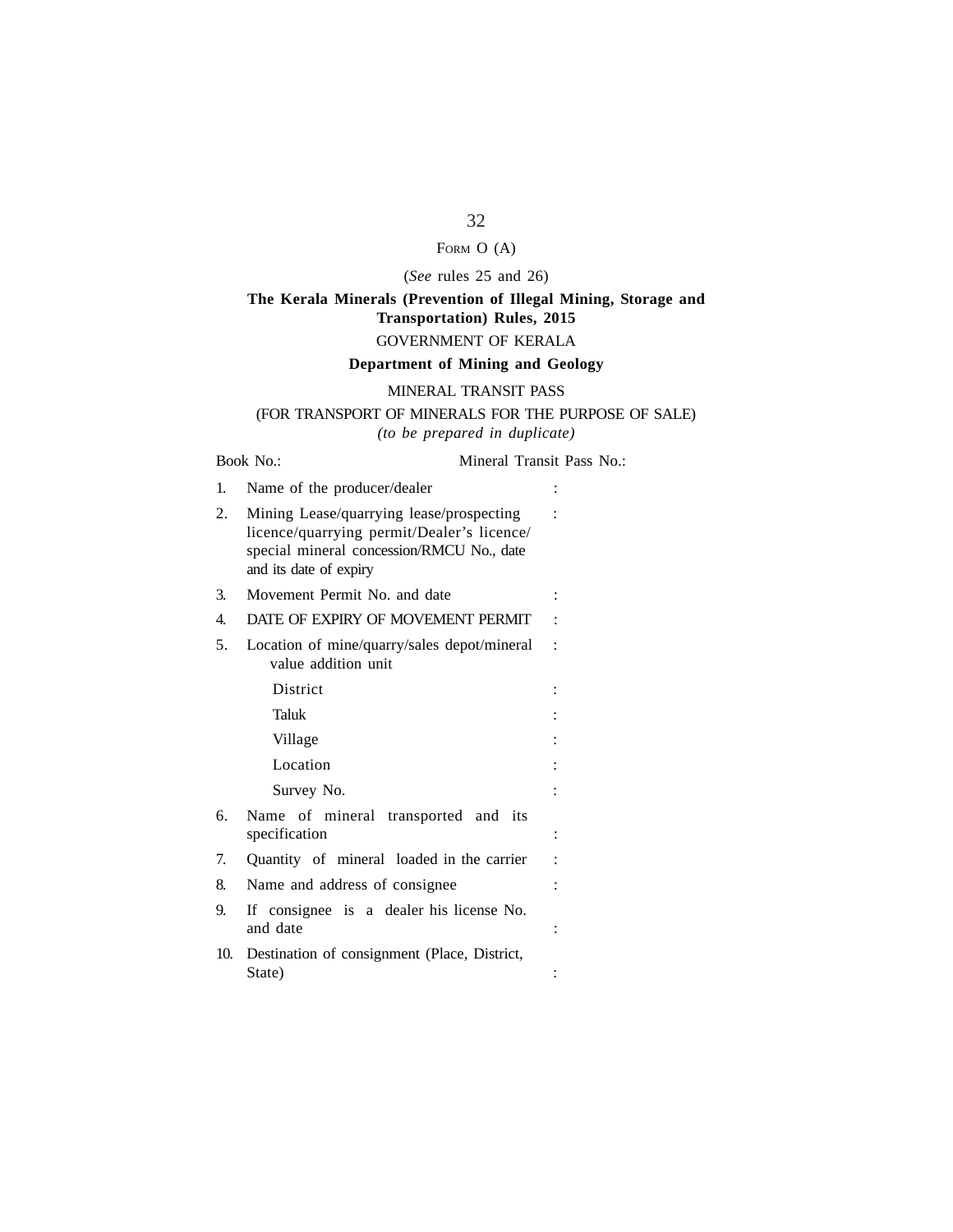| 11. Approximate distance to destination and<br>route                               |                      |
|------------------------------------------------------------------------------------|----------------------|
| 12. REGISTRATION NUMBER, MAKE AND<br>TYPE OF CARRIER IN WHICH MINERAL<br>IS LOADED | $\ddot{\phantom{0}}$ |
| 13. Expected time and date of reaching<br>destination                              |                      |
| Date: In figures<br>In words.<br>Time: In figures.<br>In words.                    |                      |

*Signature of producer/dealer/authorized signatory Name, Address and phone number*

#### **For Office use**

Issued for despatch of minerals up to:

Office Seal Dated signature and seal of officer issuing the pass

#### **Conditions—**

- 1. Serial No. of this pass shall be machine printed.
- 2. All columns of this pass shall be duly filled in using double sided carbon paper
- 3. All entries shall be without any overwriting and should be clearly readable.
- 4. Original of this pass should be handed over to the person in charge of the vehicle in which the mineral is transported.
- 5. Separate transit pass should be issued for each trip/consignment.
- 6. Duplicate copy of the pass should be retained by the producer/dealer for verification.
- 7. Omission to record date and/or time (both in figures and words) or any over writing in the pass make the pass invalid.
- 8. After unloading the consignment the person-in-charge of the carrier shall hand over the original pass to the purchaser.

33/514/2015/S-9.

### 33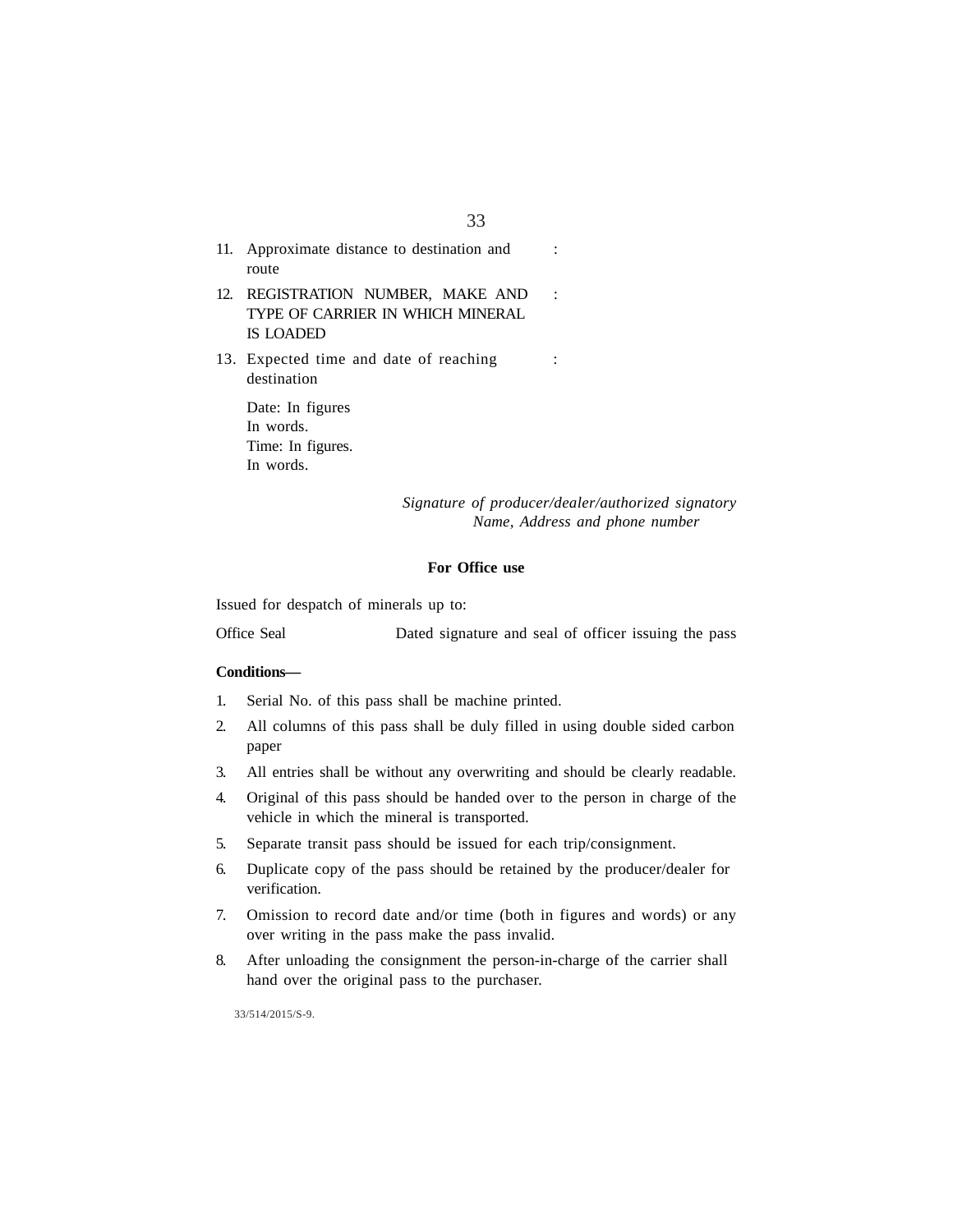# FORM O (B)

#### (*See* rules 25 and 26)

# **The Kerala Minerals (Prevention of Illegal Mining, Storage and Transportation) Rules, 2015** GOVERNMENT OF KERALA

#### **Department of Mining and Geology** MINERAL TRANSIT PASS (FOR TRANSPORT OF MINERALS TO THE VALUE ADDITION UNIT and NOT FOR SALE) *(to be prepared in duplicate)*

Book No.: Mineral Transit Pass No.:

1. Name of the producer/dealer : 2. Mining Lease/quarrying lease No., date and its date of expiry 3. Movement Permit No. and date : 4. DATE OF EXPIRY OF MOVEMENT PERMIT is a set of the set of the set of the set of the set of the set of the set of the set of the set of the set of the set of the set of the set of the set of the set of the set of the set of the set of the set of the s 5. Location of mine/quarry from which mineral is transported : District : the state of the state of the state of the state of the state of the state of the state of the state of the state of the state of the state of the state of the state of the state of the state of the state of the Taluk : Village:  $\qquad \qquad$  : Location : the set of the set of the set of the set of the set of the set of the set of the set of the set of the set of the set of the set of the set of the set of the set of the set of the set of the set of the set of th Survey No.  $\qquad \qquad :$ 6. Name of mineral transported and its : specification 7. Quantity of mineral loaded in the : carrier 8. (a) Registration No. with date of the : value addition unit to which mineral is transported  $(b)$  Location of the value addition unit : District : Taluk : Village:  $\qquad \qquad$  : Location : the set of the set of the set of the set of the set of the set of the set of the set of the set of the set of the set of the set of the set of the set of the set of the set of the set of the set of the set of th Survey No. :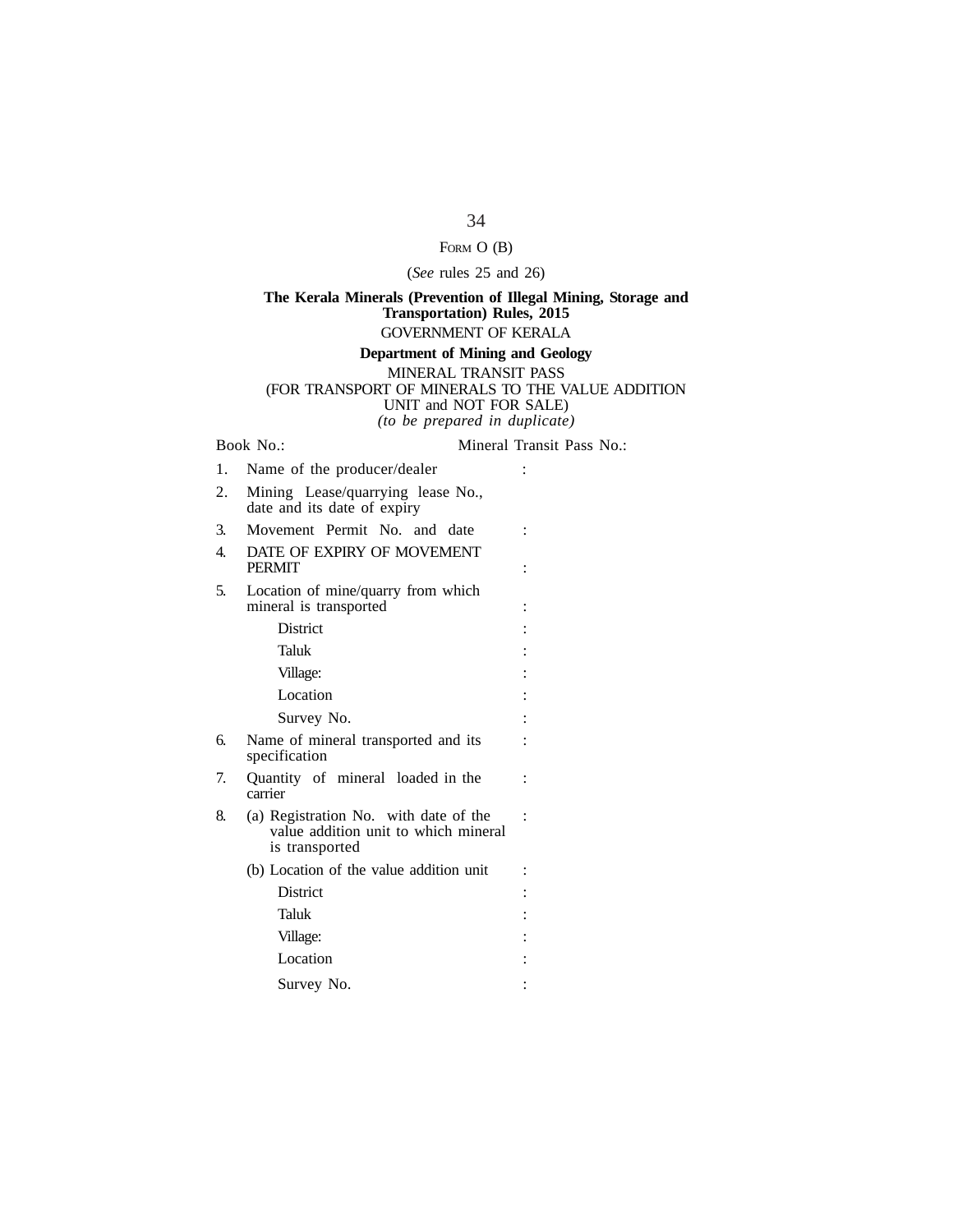- 9. Distance to mineral value addition : unit and route
- 10. REGISTRATION NUMBER, MAKE AND : TYPE OF CARRIER IN WHICH MINERAL IS LOADED

11. Expected time of reaching destination :

Date: In figures. In words. Time: In figures. In words.

> *Signature of producer/authorized signatory Name, Address and phone number*

#### **For Office use:**

Issued for despatch of minerals up to:

Office Seal *Dated signature and seal of officer issuing the pass*

#### **Conditions:**—

- 12. Serial No. of this pass shall be machine printed.
- 13. All columns of this pass shall be duly filled in using double sided carbon paper
- 14. All entries shall be without any overwriting and should be clearly readable.
- 15. Original of this pass should be handed over to the person-in-charge of the vehicle in which the mineral is transported.
- 16. Separate transit pass should be issued for each trip/consignment.
- 17. Duplicate copy of the pass should be retained by the producer/dealer for verification.
- 18. Omission to record date and/or time (both in figures and words) or any over writing in the pass make the pass invalid.
- 19. After unloading the consignment the person in-charge of the carrier shall hand over the original pass to the purchaser.

35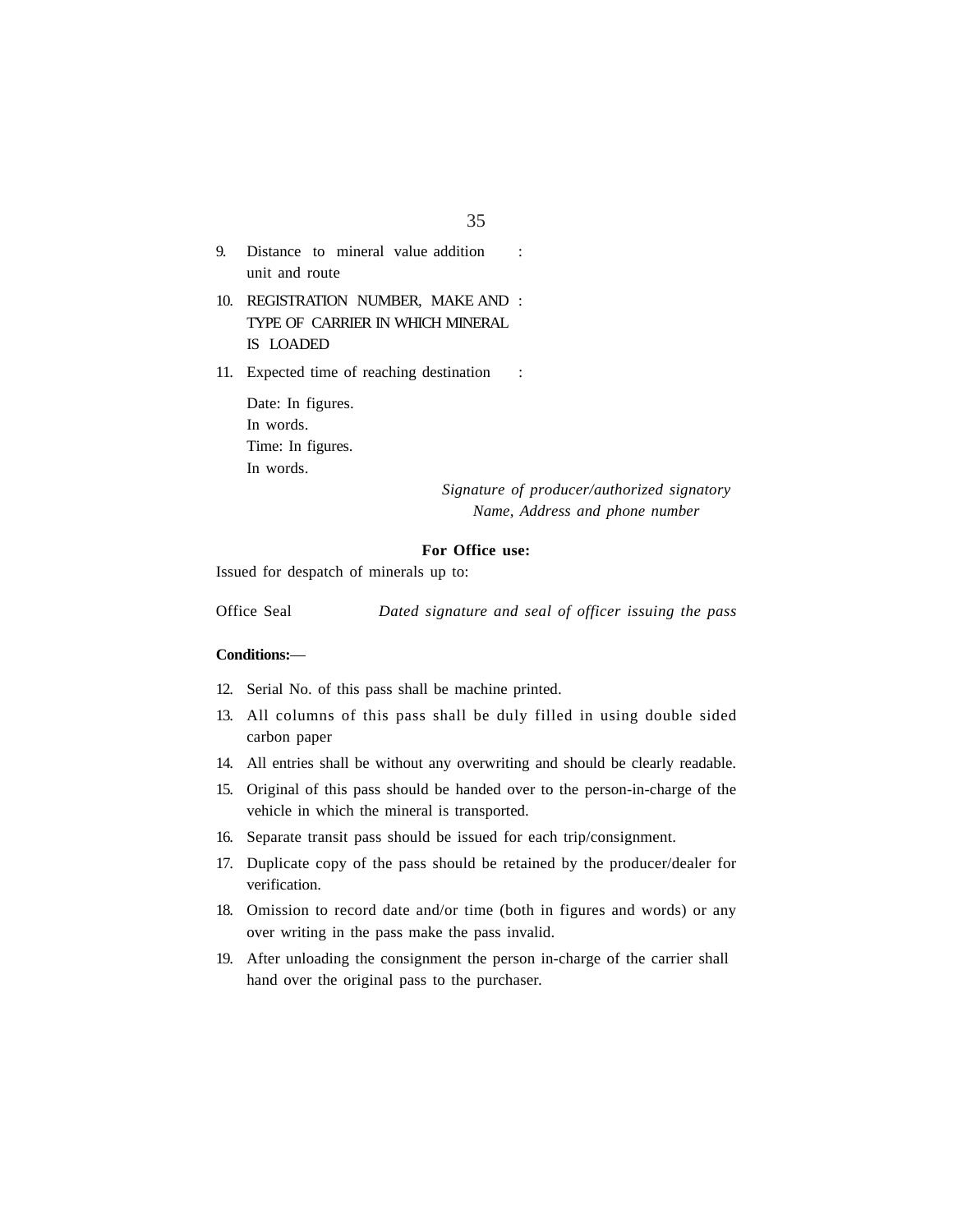# FORM O (C)

# [*See* (6) of rule 26]

# **The Kerala Minerals (Prevention of Illegal Mining, Storage and Transportation) Rules, 2015** GOVERNMENT OF KERALA

# **Department of Mining and Geology**

# ELECTRONIC MINERAL TRANSIT PASS (EPASS) (FOR TRANSPORT OF MINERALS FOR THE PURPOSE OF SALE) CONSIGNEE COPY/CONSIGNOR COPY

# **ePass Id: Issuing authority:**

| 1. | Name of the producer/dealer                                                                                                                                   |  |
|----|---------------------------------------------------------------------------------------------------------------------------------------------------------------|--|
| 2. | Mining Lease/quarrying lease/prospecting<br>licence/quarrying permit/Dealer's licence/<br>special mineral concession/RMCU No.,<br>date and its date of expiry |  |
| 3. | Movement permit No. and date                                                                                                                                  |  |
| 4. | DATE OF EXPIRY OF MOVEMENT PERMIT                                                                                                                             |  |
| 5. | Location of mine/quarry/sales depot/mineral<br>value addition unit                                                                                            |  |
|    | <b>District</b>                                                                                                                                               |  |
|    | Taluk                                                                                                                                                         |  |
|    | Village                                                                                                                                                       |  |
|    | Location                                                                                                                                                      |  |
|    | Survey No.                                                                                                                                                    |  |
| б. | Name of mineral transported and its<br>specification                                                                                                          |  |
| 7. | Quantity of mineral loaded in the carrier                                                                                                                     |  |
| 8. | Name and address of consignee                                                                                                                                 |  |
| 9. | If consignee is a dealer, his license No.<br>and date                                                                                                         |  |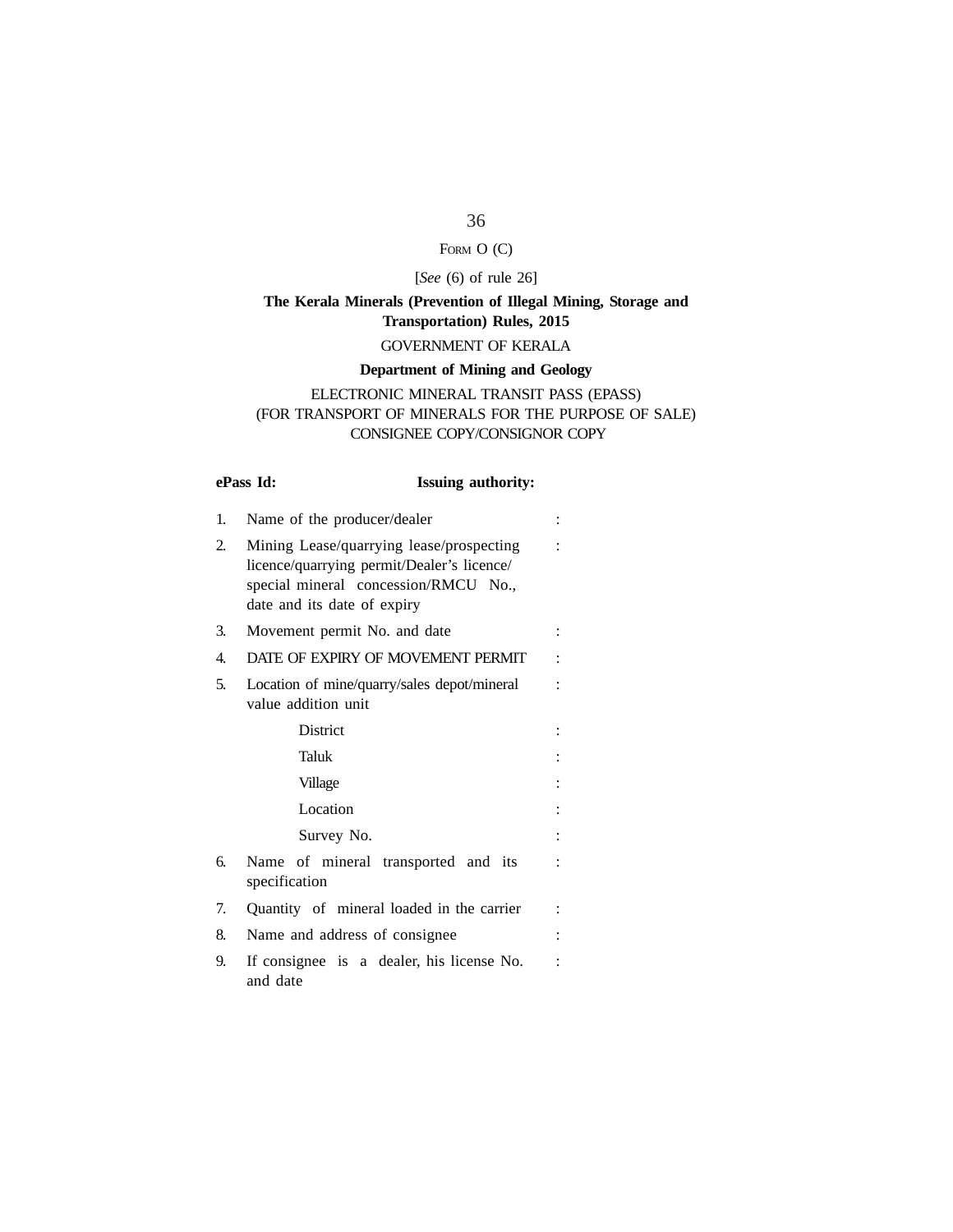| 10. Destination of consignment (place, district,<br>state)                                |  |
|-------------------------------------------------------------------------------------------|--|
| 11. Approximate distance to destination and<br>route                                      |  |
| 12. REGISTRATION NUMBER, MAKE AND<br>TYPE OF CARRIER IN WHICH MINERAL<br><b>IS LOADED</b> |  |
| 12 Equipment time and data of modeling                                                    |  |

- 13. Expected time and date of reaching : destination Time and date of generation of ePass
- 2D Barcode

*Signature of producer/dealer/authorized signatory Name, Address and phone number.*

# FORM O (D)

#### [*See* (6) of rule 26]

# **The Kerala Minerals (Prevention of Illegal Mining, Storage and Transportation) Rules, 2015**

# GOVERNMENT OF KERALA

#### **Department of Mining and Geology**

ELECTRONIC MINERAL TRANSIT PASS (EPASS) (FOR TRANSPORT OF MINERALS TO THE MINERAL VALUE ADDITION UNIT AND NOT FOR SALE) CONSIGNEE COPY/CONSIGNOR COPY

# **ePass Id :** Issuing authority.:

- 1. Name of the producer :
- 2. Mining Lease/quarrying lease No., : date and its date of expiry
- 3. Movement Permit No. and date :
- 4. DATE OF EXPIRY OF MOVEMENT : PERMIT

### 37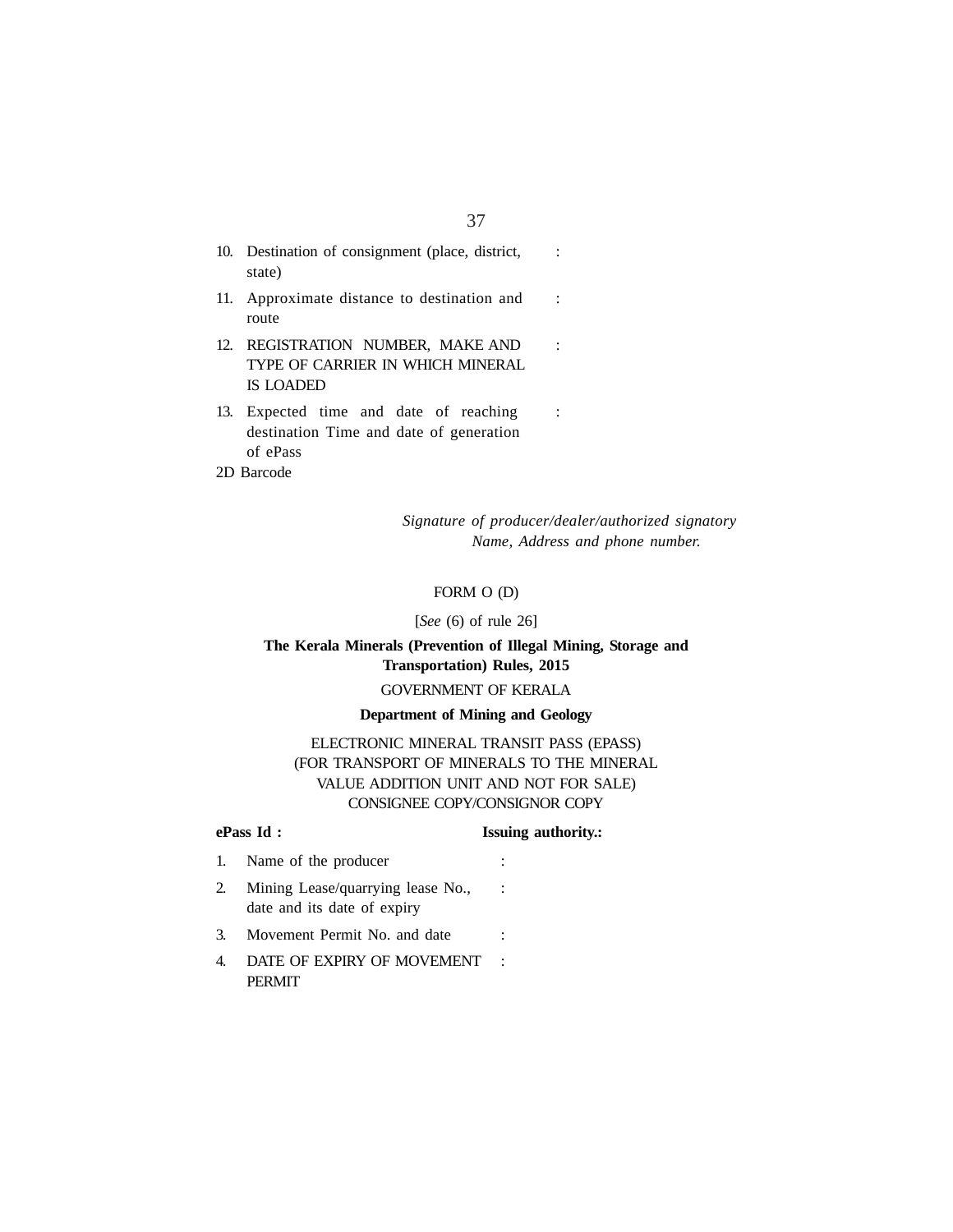| 5.  | Location of mine/quarry from which<br>mineral is transported                                            | $\ddot{\cdot}$ |
|-----|---------------------------------------------------------------------------------------------------------|----------------|
|     | District                                                                                                | $\ddot{\cdot}$ |
|     | Taluk                                                                                                   |                |
|     | Village                                                                                                 | $\ddot{\cdot}$ |
|     | Location                                                                                                | $\ddot{\cdot}$ |
|     | Survey No.                                                                                              | $\vdots$       |
| б.  | Name of mineral transported and its<br>specification                                                    | $\ddot{\cdot}$ |
| 7.  | Quantity of mineral loaded in the<br>carrier                                                            | $\ddot{\cdot}$ |
| 8.  | (a) Registration No. with date of the<br>mineral value addition unit to<br>which mineral is transported | $\ddot{\cdot}$ |
|     | (b) Location of the mineral value<br>addition unit                                                      | $\ddot{\cdot}$ |
|     | <b>District</b>                                                                                         | $\vdots$       |
|     | Taluk                                                                                                   |                |
|     | Village                                                                                                 |                |
|     | Location                                                                                                |                |
|     | Survey No.                                                                                              |                |
| 9.  | Distance to mineral value addition<br>unit and route                                                    | $\ddot{\cdot}$ |
| 10. | REGISTRATION NUMBER, MAKE<br>AND TYPE OF CARRIER IN WHICH<br>MINERAL IS LOADED                          | $\ddot{\cdot}$ |
|     | 11. Expected time of reaching mineral<br>value addition unit                                            | $\ddot{\cdot}$ |
|     | Time and date of generation of ePass<br>2D Barcode                                                      |                |

*Signature of producer/authorized signatory Name, Address and phone number.*

38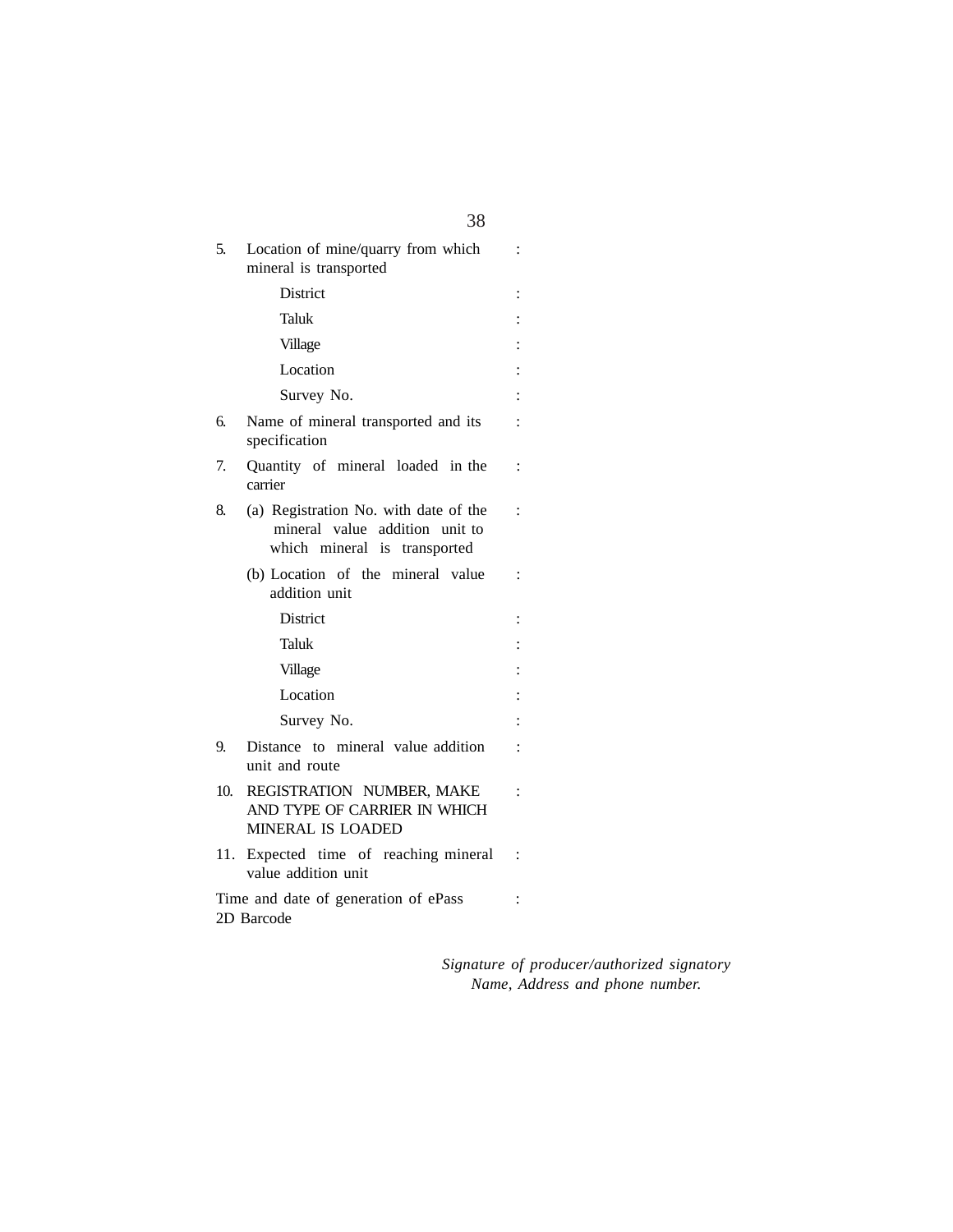## FORM P

## (*See* rule 27)

#### **The Kerala Minerals (Prevention of Illegal Mining, Storage and Transportation) Rules, 2015**

#### FORM OF APPEAL MEMORANDUM

| 1. | Name and address of individual/firm/company                                                                                                                             |                |
|----|-------------------------------------------------------------------------------------------------------------------------------------------------------------------------|----------------|
| 2. | Profession of individual/nature of business                                                                                                                             |                |
| 3. | Full details of the order of the competent<br>authority/District Geologist/First Appellate<br>Authority against which the appeal is made<br>(enclose copy of the order) | $\ddot{\cdot}$ |
| 4. | Mineral/minerals forming the subject matter<br>of the appeal                                                                                                            |                |
| 5. | Is the appeal filed within the period specified<br>in rule $27(1)$                                                                                                      |                |
| 6. | Statement of facts in appeal                                                                                                                                            |                |
| 7. | Grounds of appeal                                                                                                                                                       |                |
| 8. | Is the appeal memorandum filed by the holder<br>of Power of Attorney? (If yes, attach the<br>Power of Attorney)                                                         | $\ddot{\cdot}$ |
|    |                                                                                                                                                                         |                |

Dated this the....................day of.........................

*Name and Signature of the appellant*.

# FORM Q

#### (*See* rule 30)

#### **The Kerala Minerals (Prevention of Illegal Mining, Storage and Transportation) Rules, 2015**

#### ACKNOWLEDGEMENT FOR SEIZURE AND CUSTODY OF ILLEGALLY STORED MINERAL AND CARRIER CARRYING ILLEGALLY TRANSPORTED MINERALS *(To be prepared in duplicate)*

|  | Date: $\ldots$ |
|--|----------------|
|  |                |
|  |                |
|  |                |
|  |                |